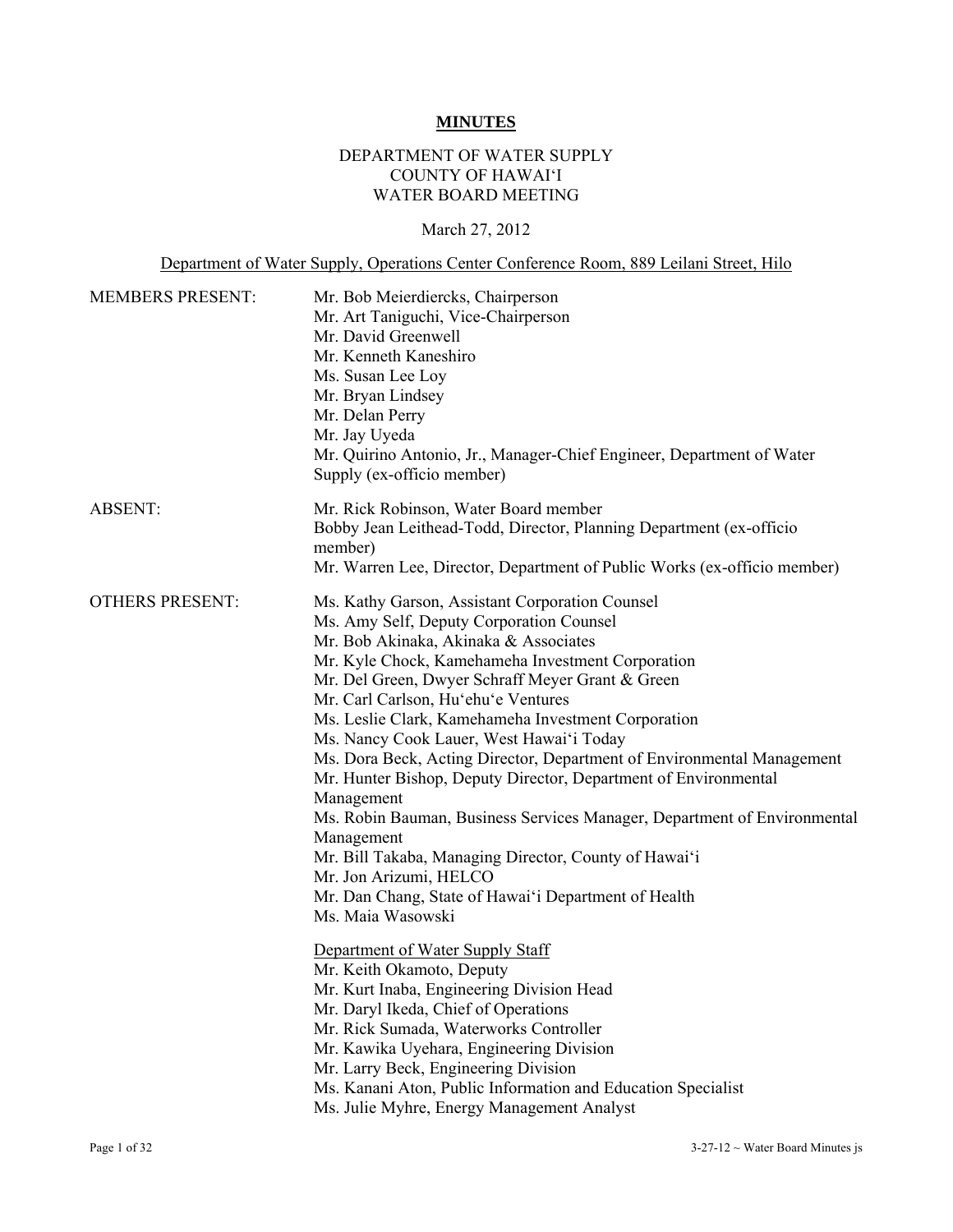- 1) CALL TO ORDER Chairperson Meierdiercks called the meeting to order at 10:01 a.m.
- 2) STATEMENTS FROM THE PUBLIC

A Statement from the Public was submitted in writing by Mr. Jim Chickles regarding his request for an adjustment to his water bill.

3) APPROVAL OF MINUTES

The Chairperson entertained a Motion to approve the Minutes of the February 28, 2012, Public Hearing on the Power Cost Charge.

ACTION: Mr.Taniguchi moved to approve; seconded by Mr. Lindsey, and carried unanimously by voice vote.

The Chairperson entertained a Motion to approve the Minutes of the February 28, 2012, regular Water Board meeting.

ACTION: Mr. Taniguchi moved to approve; seconded by Mr. Greenwell, and carried unanimously by voice vote.

4) APPROVAL OF ADDENDUM AND/OR SUPPLEMENTAL AGENDA **(Note: Addendum requires Roll Call Vote)** 

None.

5) SOUTH HILO:

## A. **JOB NO. 2012-980, PANA'EWA WELL #2 REPAIR:**

This project generally consists of the installation of the existing well vertical hollow shaft motor, pump, column pipe, lineshaft, Vesconite bearings and appurtenances.

Bids for this project were opened on March 15, 2012, at 2:30 p.m., and the following are the bid results:

| <b>Bidder</b>                                | <b>Bid Amount</b> |
|----------------------------------------------|-------------------|
| Beylik Drilling & Pump Service, Inc.         | \$56,000.00       |
| Derrick's Well Drilling & Pump Services, LLC | \$54,000.00       |

Project Costs:

| 1) Low Bidder (Derrick's Well Drilling & Pump Services, LLC) | \$ 54,000.00          |
|--------------------------------------------------------------|-----------------------|
| 2) Contingencies                                             | $\frac{\$}{5,400.00}$ |
| <b>Total Cost:</b>                                           | \$59,400.00           |

Funding for this project will be from DWS's C.I.P. Budget under Deepwell Pump Replacement. The contractor will have 120 calendar days to complete this project. The Engineering estimate for this project was \$57,200.00.

The Manager-Chief Engineer recommended that the Board award the contract for JOB NO. 2012-980, PANA'EWA WELL #2 REPAIR to the lowest responsible bidder, Derrick's Well Drilling & Pump Services, LLC, for their bid amount of \$54,000.00, plus \$5,400.00 for contingencies, for a total of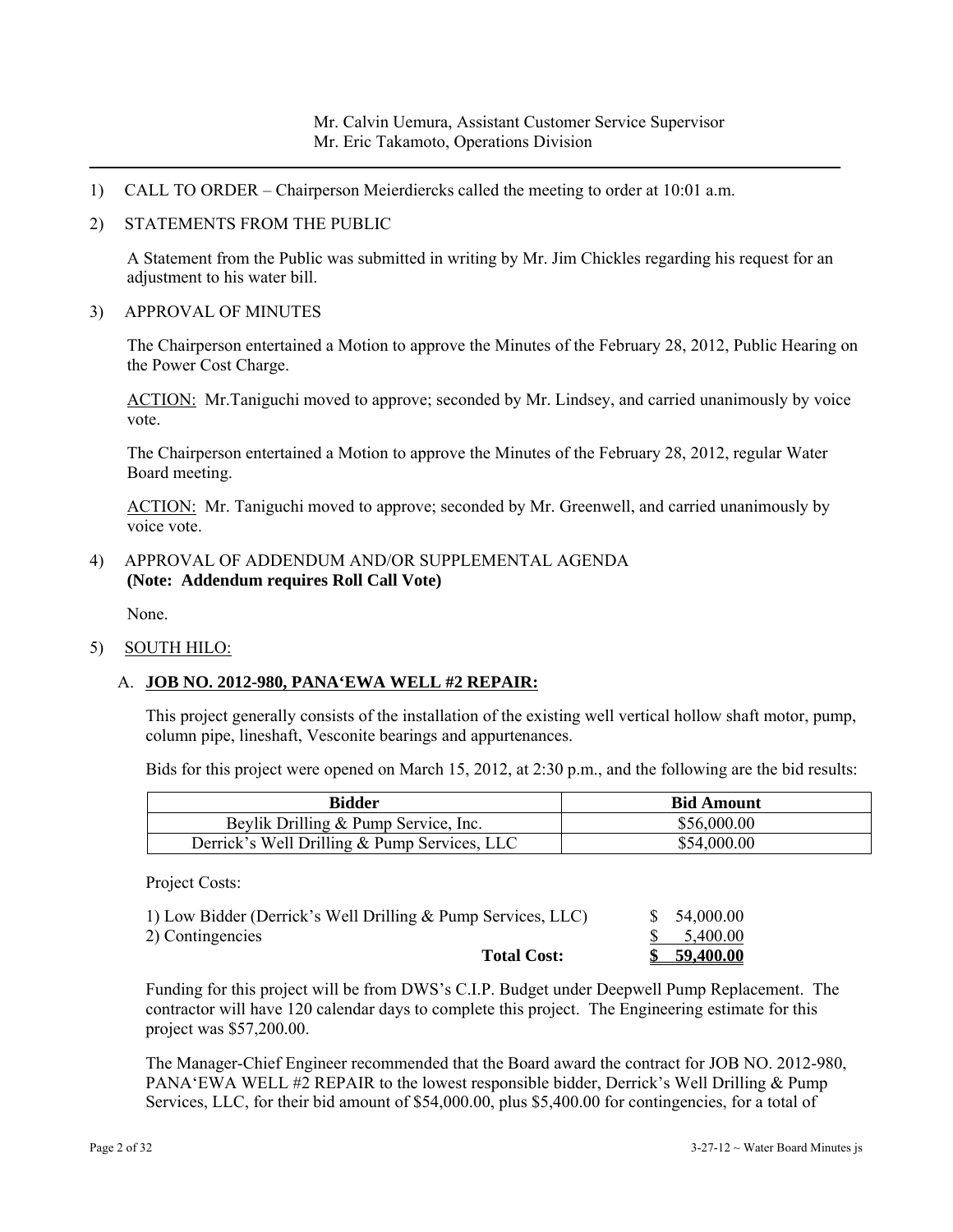\$59,400.00. It is further recommended that either the Chairperson or the Vice-Chairperson be authorized to sign the contract, subject to review as to form and legality by Corporation Counsel.

MOTION: Mr. Perry moved to approve; seconded by Mr. Greenwell.

Ms. Lee Loy said she was recusing herself from this Item.

The Manager-Chief Engineer said there was funding for this replacement of the well, which has been down for several months.

Mr. Uyeda asked if this was related to the wellhead discussed at the February Board meeting.

The Manager-Chief Engineer said no, that Item dealt with the booster pump.

Chairperson Meierdiercks asked whether 120 days provided sufficient time to complete this project; the Board did not want to see this project coming up for an extension.

The Manager-Chief Engineer said the number of days was considered by the Department's engineers to be sufficient time to complete the project.

ACTION: Motion carried with seven ayes; one recusal (Ms. Lee Loy).

## 6) NORTH KONA:

## A. **SECOND AMENDMENT TO WATER AGREEMENT: KOHANAIKI SHORES, LLC, PALAMANUI GLOBAL HOLDINGS, LLC, AND WATER BOARD:**

Kohanaiki Shores, LLC, Palamanui Global Holdings, LLC, and the Water Board and/or their predecessors in interest ("The Parties") entered into an agreement dated June 15, 1999, relating to the development of water sources in North Kona. A First Amendment to the Water Agreement was entered into on January 11, 2007. Water quality issues have arisen with respect to the water sources that were the subject of this agreement. The parties now wish to enter into a Second Amendment to the Water Agreement that addresses those concerns.

The attorney for Kohanaiki and Palamanui has requested that the matter be deferred to the April 24, 2012, Board meeting.

The Manager-Chief Engineer recommended that the Board defer this matter to the April 24, 2012, Board meeting.

ACTION: Mr. Taniguchi moved to defer; seconded by Mr. Perry, and carried unanimously by voice vote.

## B. **WATER AGREEMENT BETWEEN TRUSTEES OF THE ESTATE OF BERNICE PAUAHI BISHOP (KS) AND KAMEHAMEHA INVESTMENT CORPORATION (KIC) AND THE WATER BOARD REGARDING TMKS:7-8-10:078 AND 7-8-10:004:**

The TRUSTEES OF THE ESTATE OF BERNICE PAUAHI BISHOP ("KS") and KAMEHAMEHA INVESTMENT CORPORATION ("KIC") wish to enter into an agreement with the Water Board to allow the re-assignment of water units from Tax Map Keys 7-8-010:078 (291 equivalent units) and 7-8- 010:004 (341 equivalent units) to parcels of land now or hereafter owned by KS, by KIC, or by any partially or wholly-owned subsidiary of KS or KIC within the Keauhou Resort Development Area. These units have been fully paid for, and can be used without any further facilities charge requirements. Re-assignment of these units would be subject to Water Board approval.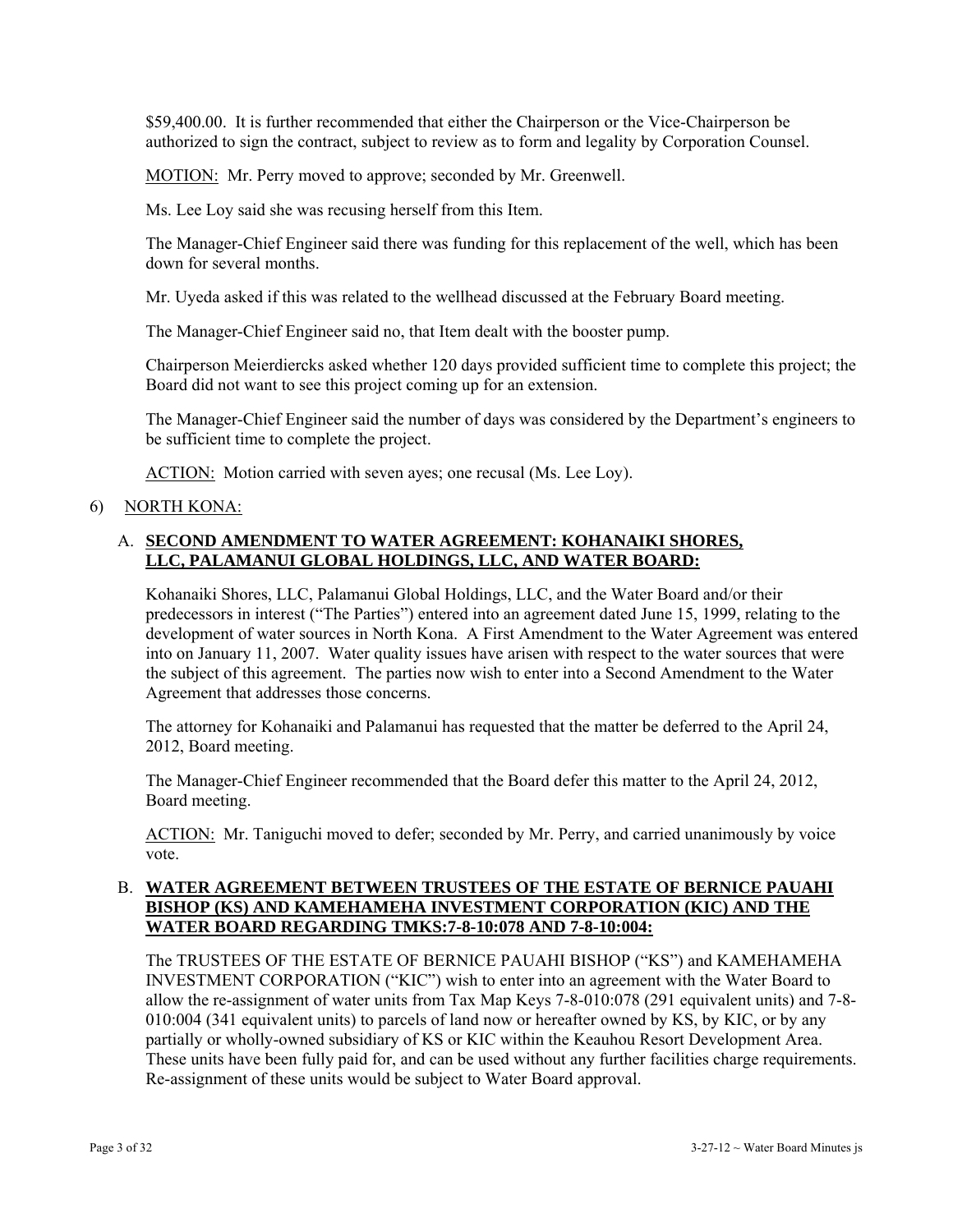The Manager-Chief Engineer recommended that Water Board approve the subject agreement between KS, KIC, and the Water Board, and that the either the Chairperson or Vice-Chairperson be authorized to execute the agreement, subject to review as to form and legality by Corporation Counsel.

MOTION: Mr. Taniguchi moved to approve; seconded by Mr. Greenwell.

The Manager-Chief Engineer said this agreement memorializes several letters that DWS had written to KS, KIC, or their clients; this agreement grants them water commitments for 640 units of water.

Mr. Inaba noted that there was a typo in his write-up (above); the second letter is actually for **349** units, not 341 units.

The Manager-Chief Engineer said if you add the 291 units with the 349, it equals 640 units.

ACTION: Motion carried unanimously by voice vote.

## C. **WELL DEVELOPMENT AGREEMENT (KEAUHOU RESORT DEVELOPMENT AREA) WITH TRUSTEES OF BERNICE PAUAHI BISHOP (KS), KAMEHAMEHA INVESTMENT CORPORATION (KIC) AND THE WATER BOARD REGARDING THE KEAUHOU-KAMEHAMEHA WELLS:**

The TRUSTEES OF THE ESTATE OF BERNICE PAUAHI BISHOP ("KS") and KAMEHAMEHA INVESTMENT CORPORATION ("KIC") wish to enter into an agreement with the Water Board, to develop one of KIC's wells that have been previously drilled and tested, and has similar properties to our other high level aquifers. This agreement would allow DWS to outfit the well and receive two thirds (2/3) of the well's capacity and KS/KIC would receive one third (1/3) of the capacity. It is anticipated that a 1.5 MGD pump will be installed, and therefore, DWS will be receiving 1 MGD, and KS/KIC will receive 0.5 MGD for use on lands now or hereafter owned by KS, by KIC, or by any partially or wholly-owned subsidiary of KS or KIC within the Keauhou Resort Development Area. These units (approximately 800 units) are subject to prevailing facilities charges at the time they will be used.

Should this subject agreement be executed, the 1983 Agreement between KIC and the Water Board will be extinguished, and there will be no further obligations by either party under such agreement. There are 1,504 units outstanding on the 1983 Agreement that have not been issued, and that will be forfeited under this new agreement.

The Manager-Chief Engineer recommended that Water Board approve the subject agreement between KS, KIC, and the Water Board, and that the either the Chairperson or Vice-Chairperson be authorized to execute the agreement subject to review as to form and legality by Corporation Counsel.

MOTION: Mr. Taniguchi moved to approve; seconded by Mr. Lindsey.

The Manager-Chief Engineer provided historical background dating back to the 1980s when resort development was booming in the area. The State had developed the Kahalu'u Shaft, which was expected to produce about 10 million gallons of good drinking water per day. The capacity of the Shaft stands today at only about 2 million gallons per day, and the Shaft's water has proven in recent years to be high in chlorides. As a result, DWS has tried to supplement that source with higher-level water sources in the area. During the resort development boom back in the 1980s, DWS counted on the Shaft and granted a large number of water commitments to KIC and other developers in the area, the Manager-Chief Engineer said. In 1983, KIC wanted to proceed with their projects, and came up with an agreement with DWS. Under that 1983 agreement, KIC was to pay DWS the facilities charges for the water units stipulated in the agreement, and also pay for a portion of improvements to DWS's water system, including a 300,000-gallon reservoir and a 16-inch pipeline within the KIC development. In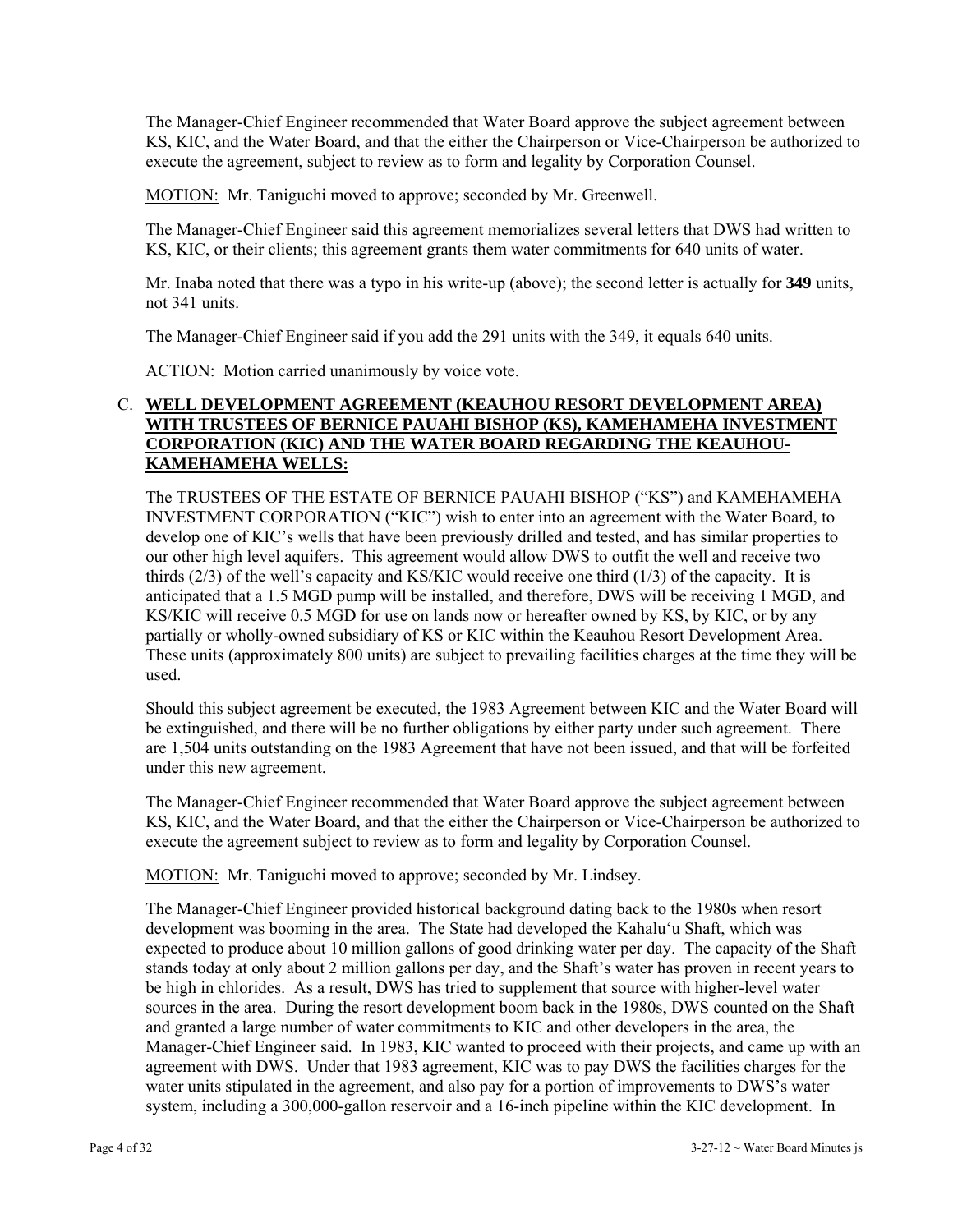exchange, DWS was to grant KIC the water commitments stipulated in the 1983 agreement. Under the agreement, KIC and KS were to grant DWS (through the Water Board) additional well sites. The Manager-Chief Engineer said unfortunately, that did not turn out. DWS drilled one well of three wells that KIC was supposed to grant DWS, but that well turned out to be too high in chlorides; everything stopped. Nothing further was done by KIC or KS to grant DWS additional well sites. Today's agreement fixes that, the Manager-Chief Engineer said. KS has drilled three wells above Māmalahoa Highway, in the higher elevations, and has hit higher-quality water. In today's agreement, KIC and KS are going to grant DWS one of those wells to develop, and DWS will get 2/3 of the water, and KS will get 1/3 of the water from the well. The Manager-Chief Engineer made clear that DWS would develop the well, not KS. When DWS grants KS the 800 units from the production well that DWS is going to develop, it will totally extinguish the units granted in the 1983 agreement. The slate will be wiped clean, he said.

Mr. Chock of KIC expressed his thanks to DWS's staff for their ongoing cooperation in reaching today's agreement. He also commended the seamless transition from the previous DWS administration under then-Manager-Chief Engineer Mr. Milton Pavao, to the administration under the newly-appointed Manager-Chief Engineer, Mr. Antonio. Mr. Chock agreed that today's agreement wipes the slate clean, and the parties can now start all over again in what is a great public-private partnership. He said this agreement will help KIC and KS in its mission as a perpetual ali'i trust to educate Native Hawaiian children.

Ms. Garson said that for the record, the Agenda said that there are 1,504 units outstanding in the 1983 agreement that will be forfeited. She noted that the parties agree that it is in fact *864* units that will be extinguished. She asked DWS and Mr. Chock to confirm that was correct. *(The Manager-Chief Engineer and Mr. Chock confirmed this was correct.)* 

Mr. Greenwell asked if this agreement was basically a house-keeping measure; it is something that needs to be cleaned up.

The Manager-Chief Engineer confirmed this; it was a matter of KS making good on that 1983 agreement up to this day. He noted that then-Manager-Chief Engineer Mr. Pavao had the idea of taking the time value of money that was paid back in 1983 *and* today's value, to come up with the costs to develop one of the wells that KS had drilled up mauka; KIC/KS had paid over \$1 million in facilities charges, and for payment of the storage reservoir and the installation of the 16-inch pipeline that was through their development.

Mr. Uyeda asked how many units will be allocated to KS once this agreement is signed.

The Manager-Chief Engineer said that KS will get 1/3 of the production from the well that DWS is going to develop, which comes out to 800 units. He noted that under the previous agreement in today's Agenda (Item 6 B), KIC/KS will get 640 units; KIC/KS also has 235 units for its use from its Kona Lagoon project.

Mr. Perry asked what was the relationship between the one well that DWS is going to develop (from which DWS will get 2/3 of the water, and KIC/KS will get 1/3 of the water), and the three wells that were actually drilled.

The Manager-Chief Engineer said that KS had drilled the three wells up *mauka*, but for whatever reason, those wells were never developed, he said. Part of the 1983 agreement stipulated that KS would grant DWS three *additional wells that were located in the makai area.* DWS drilled one of those wells, but it turned out to be high in chlorides and everything stopped there. It was actually KS that drilled the first high-level well in Kona, but for some reason, KS never developed those wells. Therefore, DWS is taking the value of the 1983 agreement and bringing it to today's value, so that DWS can develop one of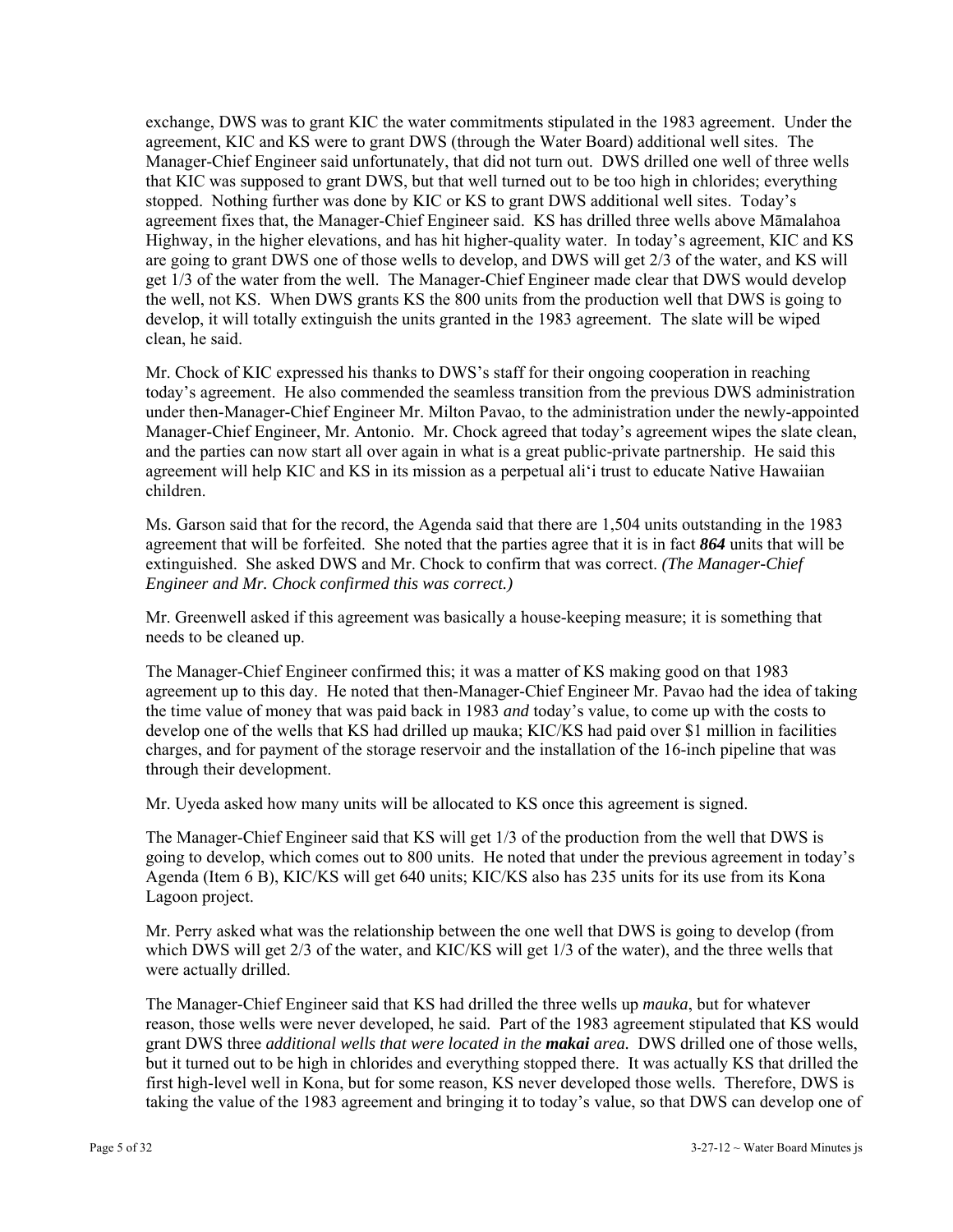those three wells for DWS's use. The Manager-Chief Engineer reiterated that DWS will get 2/3 of the water, and KS will get  $1/3$  of the water (i.e., 800 units). DWS's share will be 1,600 units.

Mr. Perry asked whether the other two wells are just in KS's hands for another day.

The Manager-Chief Engineer confirmed this.

Ms. Lee Loy asked whether there are enough water units for KIC/KS to build out the project.

Mr. Chock said that the units from this agreement and the units from the agreement in Item 6B will take KIC/KS through what they believe is the significant life of this agreement. There will be enough credits for that duration, based on historical real estate absorption in Kona and Keauhou, he added.

The Manager-Chief Engineer noted that when conditions are right, KS will also still have those three additional wells in their hands up mauka that can be developed.

Mr. Uyeda asked how far would the transmission line go from the well site down to the Kahalu'u Shaft.

The Manager-Chief Engineer said that DWS's existing system on Māmalahoa Highway can take the water down back to the Shaft; there is a 12-inch transmission line from the Māmalahoa Highway down to the Shaft.

Mr. Uyeda asked whether, under this agreement, DWS is responsible for putting in a transmission line from the well to the Shaft. He also asked whether any improvements would be needed at the Shaft.

The Manager-Chief Engineer said that DWS would need to do the redevelopment of the well, and connect that well to DWS's system on Māmalahoa Highway; DWS will also be responsible for beefing up the transmission line on Māmalahoa Highway itself. KIC will develop the transmission line from Māmalahoa Highway down to Keauhou, including the Shaft area.

Mr. Inaba clarified that DWS probably will not have to do any major improvements; possibly only some bypass lines to modify the flow direction.

Mr. Uyeda asked whether DWS will get a perpetual easement or a fee title transfer, once DWS develops the well.

Ms. Garson said that details such as these will be handled in the due diligence. Hopefully, it will follow the standard pattern, whereby DWS gets the deeds to the well sites and easements for the transmission lines.

Mr. Uyeda asked if DWS was looking to get a one-year repair and maintenance provision.

The Manager-Chief Engineer said that if KIC/KS needs to get onto DWS's sites, DWS can arrange to grant KIC/KS construction rights-of-entry, etc.

ACTION: Motion carried unanimously by voice vote.

Chairperson Meierdiercks asked to move up Item 7D, COMMUNICATION DATED MARCH 15, 2012 FROM DEPARTMENT OF ENVIRONMENTAL MANAGEMENT TO DEPARTMENT OF WATER SUPPLY RE: 1) DISCONTINUANCE OF WATER SERVICE FOR NON-PAYMENT OF SEWER CHARGES AND 2) COMBINING WATER AND SEWER BILLS, ahead of Item 6D, DUE DILIGENCE WORK RE: KS/KIC'S KEAUHOU-KAMEHAMEHA WELL 2/WELLSITE/TANK SITE AND WELL/STORAGE TANK SEGMENT AREA AS OUTLINED IN THE KS/KIC/WATER BOARD WELL DEVELOPMENT AGREEMENT.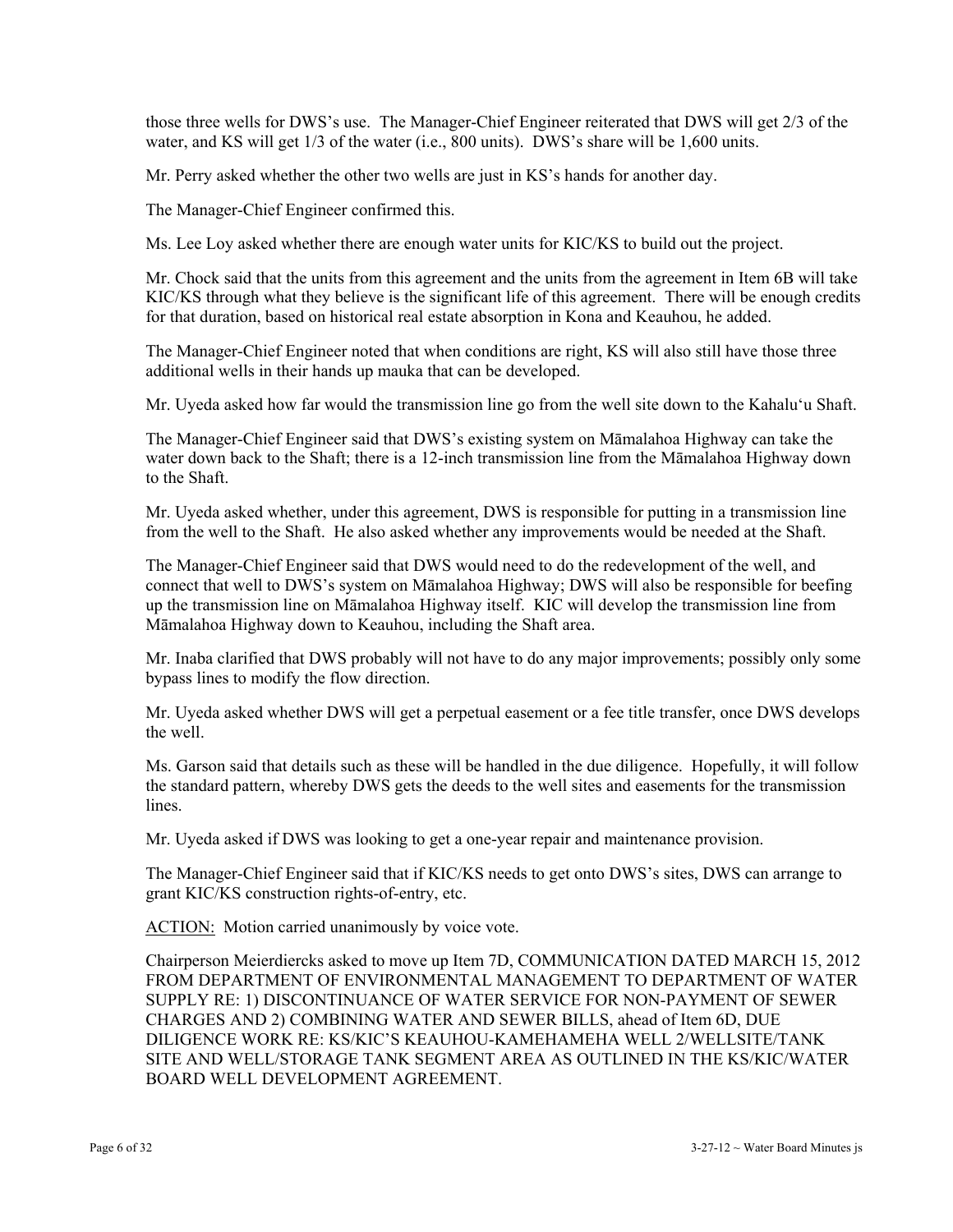### 7) MISCELLANEOUS:

## D. **COMMUNICATION DATED MARCH 15, 2012 FROM DEPARTMENT OF ENVIRONMENTAL MANAGEMENT TO DEPARTMENT OF WATER SUPPLY RE: 1) DISCONTINUANCE OF WATER SERVICE FOR NON-PAYMENT OF SEWER CHARGES AND 2) COMBINING WATER AND SEWER BILLS:**

The Manager-Chief Engineer said DWS and DEM had discussed DEM's problems with sewer payment collections. DWS is agreeable to helping DEM out by allowing water shut-offs in the event of sewer payment delinquencies. DWS is also agreeable to joint billing with DEM.

Ms. Beck of DEM asked for the Board's support and approval to implement procedures for DWS to help alleviate DEM's sewer fee delinquency problem. She said the procedures included: 1. shutting off the water service on sewer account delinquencies; and 2. combined water and sewer bills (on one bill), that would track delinquent balances and interest charges. Ms. Beck explained that collection of sewer fees has always been a challenge for the County of Hawai'i; the County lacks the ability to discontinue sewer service. Meanwhile, delinquent accounts continue to mount, as customers incur additional charges for the continued service. Plugging or severing the sewer line is not an option for enforcement, because to do so would pose public health hazards. Cutting off the water is the only lever that DEM could use to get people to pay their delinquent sewer bills, she said. In 2005, the County Code was amended to make property owners responsible for sewer fees, allowing the County to put a lien on the property in the event of sewer fee delinquencies. However, this is a time-consuming, inefficient means of collection. In 2007, the Cost of Government Commission recommended that the County pursue water shut-off for non-payment of sewer bills; the Commission also recommended combined water and sewer billing. Hawai'i County is the only county in the state that does not have a provision for water shut-off in the event of sewer fee delinquencies. Honolulu Board of Water Supply (BWS) has been actively implementing water shut-off and joint billing for some time. When the water is shut off for non-payment, the customer is required to pay the full amount of the bill, plus a turn-on charge to restore the water. Maui County is also actively enforcing water shut-offs for sewer fee delinquencies, and also has joint water/sewer billing. Kauai has provisions to do water shut-offs for sewer fee delinquencies, but for some reason does not actually do the water shut-offs. There is no combined billing in place in Kauai County, Ms. Beck said. Water shut-offs would provide an effective means for DEM to enforce payments and reduce its existing delinquencies. This means more revenue, which is needed to operate and maintain the sewer system. Ms. Beck noted that DEM's Waste Water Division is self-funded; it does not receive any general fund subsidies. DWS and DEM would benefit from joint billing through shared costs for postage, paper, etc. DEM would save \$22,000.00 a year on postage alone, through joint billing. Having a single bill would be a convenience for customers, too. Ms. Beck said DWS can probably sympathize with DEM, since DWS too has its share of delinquencies.

Mr. Kaneshiro asked what the sewer fee is compared with the water charge.

Ms. Beck said the monthly sewer fee was \$27.00, but she did not know about the water charge.

Mr. Kaneshiro noted that the sewer fee in Honolulu is much, much higher than the water bill. He asked whether the water and sewer fees would be combined *or* separated on the bills.

The Manager-Chief Engineer said the water and sewer fees would need to be separated. DWS has considered what would happen if a customer chose to pay only part of a *combined* bill. DWS has told DEM that DWS would take 100 percent of its portion of the bill first, regardless of whether there might be nothing left for DEM. He noted that Oahu has combined billing, and water and sewer split a partial payment 50-50. However, DWS would not settle for less than 100 percent of its bill first.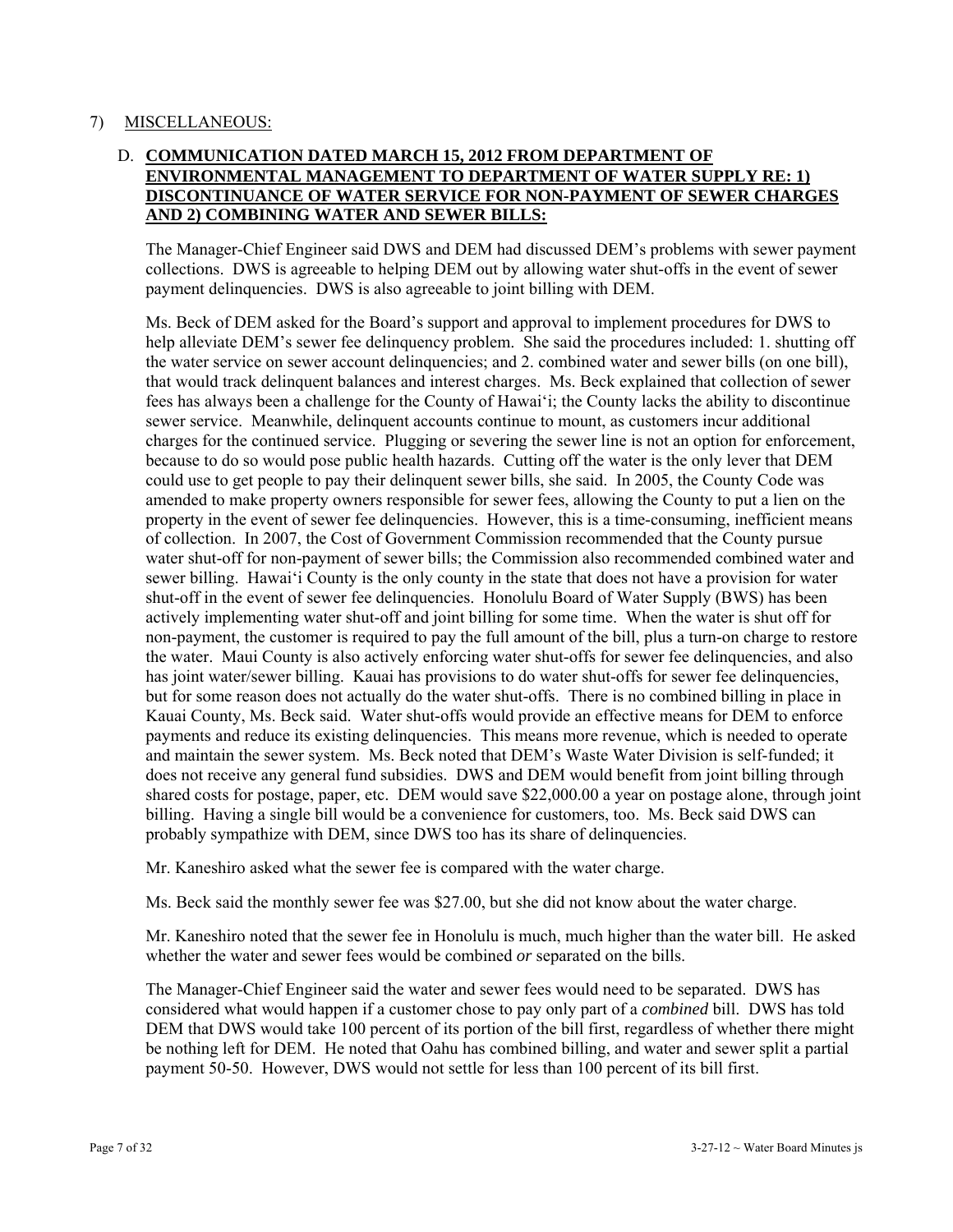Mr. Kaneshiro questioned whether it was right to shut off the water if a customer paid his water bill, but refused to pay the sewer bill.

The Manager-Chief Engineer said the purpose of today's discussion was to get the Board's approval for DWS to discuss these matters further with DEM. Ordinances would have to be amended, and DWS's Rules would need to be changed, to allow a water shut-off arrangement between DWS and DEM, he said.

Mr. Greenwell asked Ms. Beck what kind of agreement she was contemplating that would benefit DWS, as far as handling the billing paperwork. He noted that Ms. Beck had said that DEM would save \$22,000.00 a year in postage alone.

The Manager-Chief Engineer said that DEM would have to bear a proportionate share of the postage; DWS is not going to carry all of the postage costs by itself. DWS would charge DEM a certain amount of fees for postage, etc. He said it may have been incorrect for Ms. Beck to say that joint billing would wipe out all of DEM's postage costs; both DEM and DWS would pay their share.

Ms. Beck said the \$22,000.00 was just an estimate of what DEM would save. As far as benefit to DWS, Ms. Beck said she could see DEM paying some amount of money to DWS for the billing service.

Mr. Taniguchi asked what DEM's delinquency rate is.

Ms. Bauman said that of DEM's active accounts, about 10 percent have reached the 90-day category of delinquency. She noted that some of those customers are making efforts to make payments.

Mr. Taniguchi asked what DEM's total receivables are.

Ms. Bauman said that DEM has 5,398 active customers, and total accounts receivable stand at \$1,726,631.00.

Mr. Taniguchi asked whether Honolulu's billing breaks down water and sewer separately.

Ms. Beck said yes, the bill has detailed breakdowns of water on one side, and sewer on the other side. She did not know about Maui's bill, and reiterated that Kauai does not do joint billing, and does not enforce sewer delinquencies by shutting off the water (although their Code allows them to do so).

Mr. Taniguchi, addressing the Chairperson, said he thought that combining the billing was a good thing, and that DWS should look into it. However, there are many things to be worked out. He believed that the Board should *in concept* approve the idea, and work on the details later. Mr. Taniguchi said he saw the benefit overall to both departments, but that the benefit to DEM was much greater.

Ms. Beck said she understood that it was a bit more of benefit to DEM; she was just here to humbly ask the Board to help DEM.

Mr. Taniguchi asked how many people were dedicated solely to the collection of delinquent accounts.

Ms. Bauman said there was one full-time dedicated person handling collections; other staff that assist as well.

Ms. Lee Loy said she understood that this is just a process right now of talking story between the two agencies, and that a number of ordinances and other things would need to be amended. She pointed out that the County Charter also gives everyone concerned certain powers, and that should be considered in the course of discussions.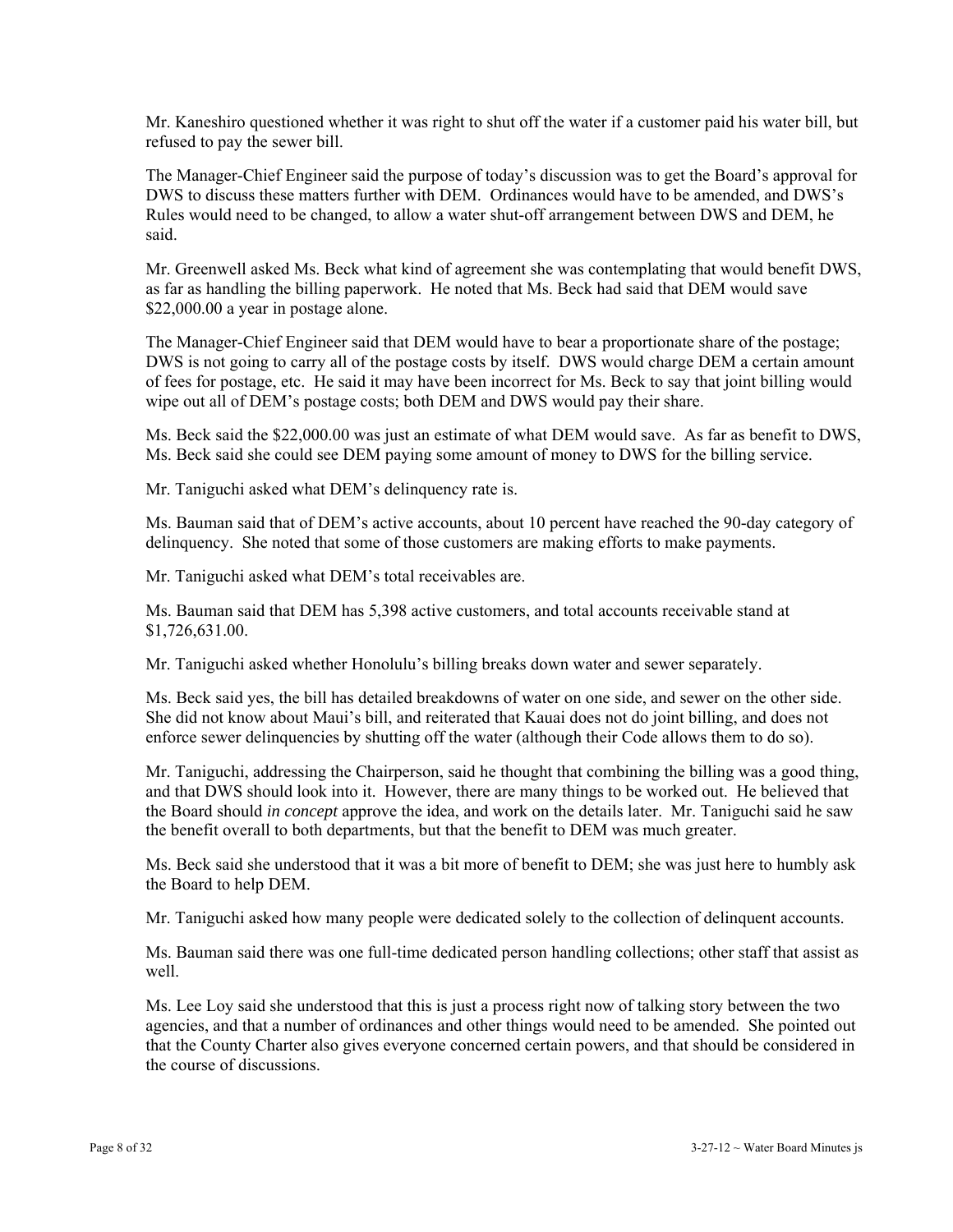Ms. Garson said that today, DEM and DWS are just looking to the Board for some direction. In the past, the Water Board had decided that it did not want to go in the direction of joint billing, etc. The two departments today wanted to get the Board's approval to move forward with their discussions, and most likely, later bring to the Board some rule changes or amendments of ordinances.

Mr. Perry asked what issues were problematic in the past, regarding cooperation between DWS and **DEM** 

Ms. Garson said it was the issue that Mr. Kaneshiro raised earlier, regarding whether it was right to shut off people's water in the event of sewer fee delinquencies. A number of years ago, the Board decided that they did not want to shut off someone's water for a sewer fee delinquency, provided that the person was current on his water bill.

Chairperson Meierdiercks entertained a Motion to allow DWS to move forward with discussions with DEM on water shut-offs and joint billing.

ACTION: Mr. Taniguchi so moved; seconded by Mr. Perry, and carried unanimously by voice vote.

*(Chairperson Meierdiercks called for a short break at 10:45 a.m. Meeting resumed at 10:56 a.m.)* 

6) NORTH KONA:

## D. **DUE DILIGENCE WORK RE: KS/KIC'S KEAUHOU-KAMEHAMEHA WELL 2/WELL SITE/TANK SITE AND WELL/STORAGE TANK SEGMENT AREA AS OUTLINED IN THE KS/KIC/WATER BOARD WELL DEVELOPMENT AGREEMENT:**

The Department is intending to hire the professional services necessary to perform the due diligence as specified in the Agreement regarding the Keauhou-Kamehameha 2 Well, should the Agreement be approved by the Board. Specifically, a hydrologist would analyze the existing condition of the well, including, but not limited to, the quality and quantity of water available, as well as the construction of the completed exploratory well (plumbness and alignment). The hydrologist would also review the well completion report to determine the feasibility of outfitting the well, to turn it into a production well.

Funds for this agreement would be from DWS's C.I.P. list, under "Miscellaneous" agreements.

The Manager-Chief Engineer recommended that the Board approve a due diligence study, and allow the Department to enter into a professional services agreement as described above. The study would be funded under the FY 2012 C.I.P. budget.

MOTION: Mr. Uyeda moved to approve; seconded by Mr. Kaneshiro.

The Manager-Chief Engineer said this Item was a follow-up to Item 6B and 6C. The well that is going to be turned over to DWS has sat there unused for several years, so DWS is going to have it checked to make sure the well is intact. Once that is ascertained, DWS can proceed with the design of a production well.

ACTION: Motion carried unanimously by voice vote.

## 7) MISCELLANEOUS:

## A. **DEDICATION OF WATER SYSTEMS**:

The Department received the following documents for action by the Water Board. The water systems have been constructed in accordance with the Department's standards and are in acceptable condition for dedication.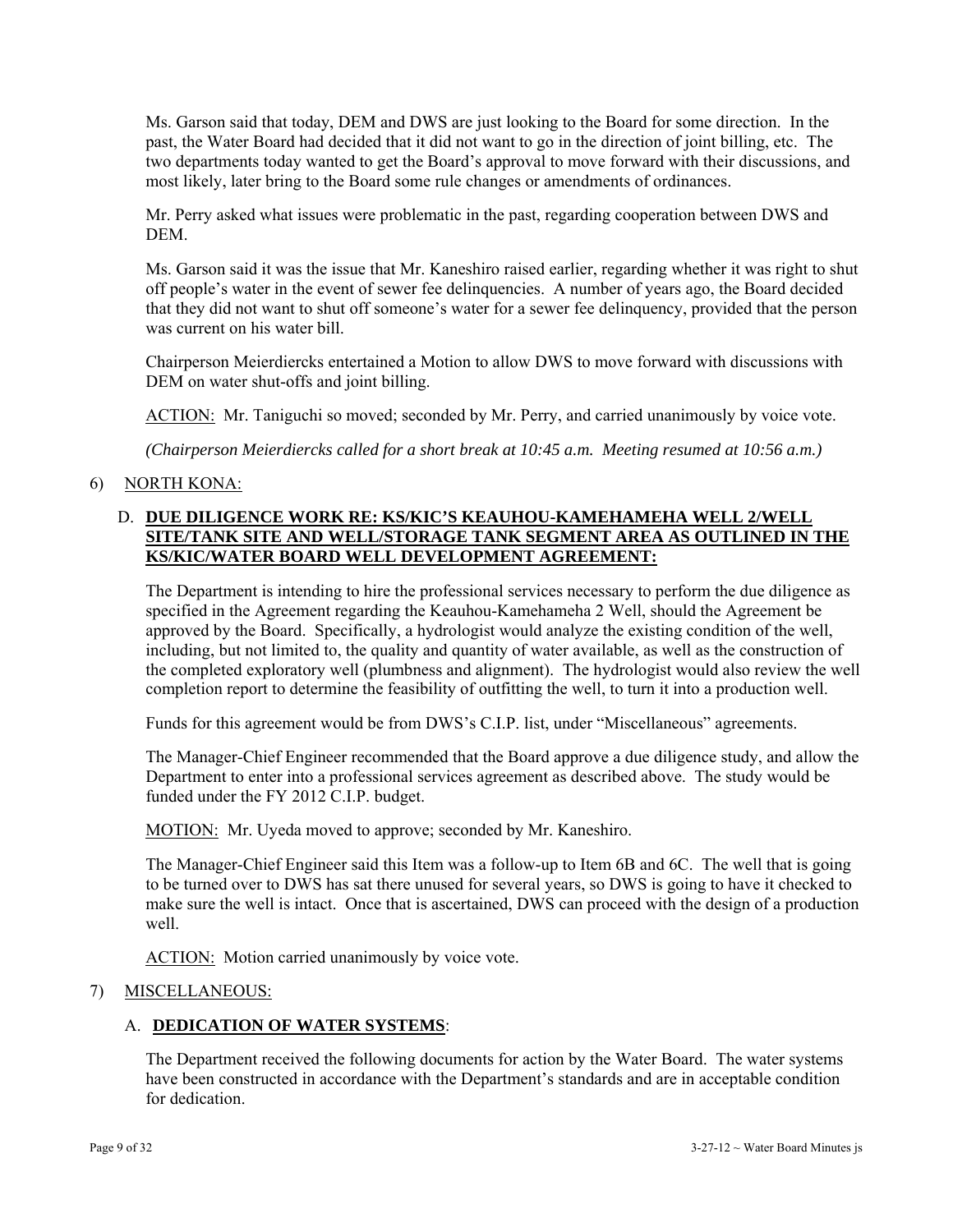The Department received the following documents for action by the Water Board. The water systems have been constructed in accordance with the Department's standards and are in acceptable condition for dedication.

## **1. LICENSE NO. 764**

*(Deferred from February 28, 2012, Board meeting)*  (Non-Exclusive Right) (Benefit (B) Lālāmilo Offsite Water Systems and New Lālāmilo 1.0 MG Reservoir Licensor: State of Hawai'i, Department of Hawaiian Home Lands Tax Map Key: (3) 6-6-001:077 portion Final Inspection Date: *TBA* Water System Cost: *TBA*

### **2. GRANT OF EASEMENT**  (For Fire Hydrant Purposes) Grantors: Larry McCabe and Wanee McCabe Tax Map Key: (3) 7-4-009:109 portion

## **3. GRANT OF EASEMENT**

 **(**For Water Meter Purposes) Grantor: Hugh Hazard Willocks Tax Map Key: (3) 2-5-040: 032 portion

The Manager-Chief Engineer recommended that the Water Board accept these documents subject to the approval of the Corporation Counsel, and that either the Chairperson or the Vice-Chairperson be authorized to sign the documents.

Ms. Garson said the staff's recommendation was that the first item, License No. 764, be again deferred to next month's Board meeting.

Ms. Lee Loy recused herself from the first item, License No. 764.

ACTION: Mr. Kaneshiro moved to defer; seconded by Mr. Taniguchi, and carried with seven ayes and one recusal (Ms. Lee Loy).

MOTION: Mr. Greenwell moved to approve items 2 and 3 (above); seconded by Ms. Lee Loy, and carried unanimously by voice vote.

The Manager-Chief Engineer said that these two items were basically easements that DWS was required to get, for five feet from a hydrant located on private property, and five feet from a meter.

ACTION: Motion carried unanimously by voice vote.

## B. **DEPARTMENT OF WATER SUPPLY PROPOSED OPERATING BUDGET FOR FISCAL YEAR 2013 AND 5-YEAR CAPITAL IMPROVEMENT BUDGET FOR FISCAL YEARS 2013- 2017:**

FY 2013 Operating revenues were computed based on a 3.53% decline in consumption to 8.2 billion gallons, along with a 2.2% increase in water rates that were determined in a rate study by RW Beck. Salaries expense was reduced 4.6% for 1-day furloughs in effect through FY 2013. Salaries were included for 165 employees and 18 vacant positions.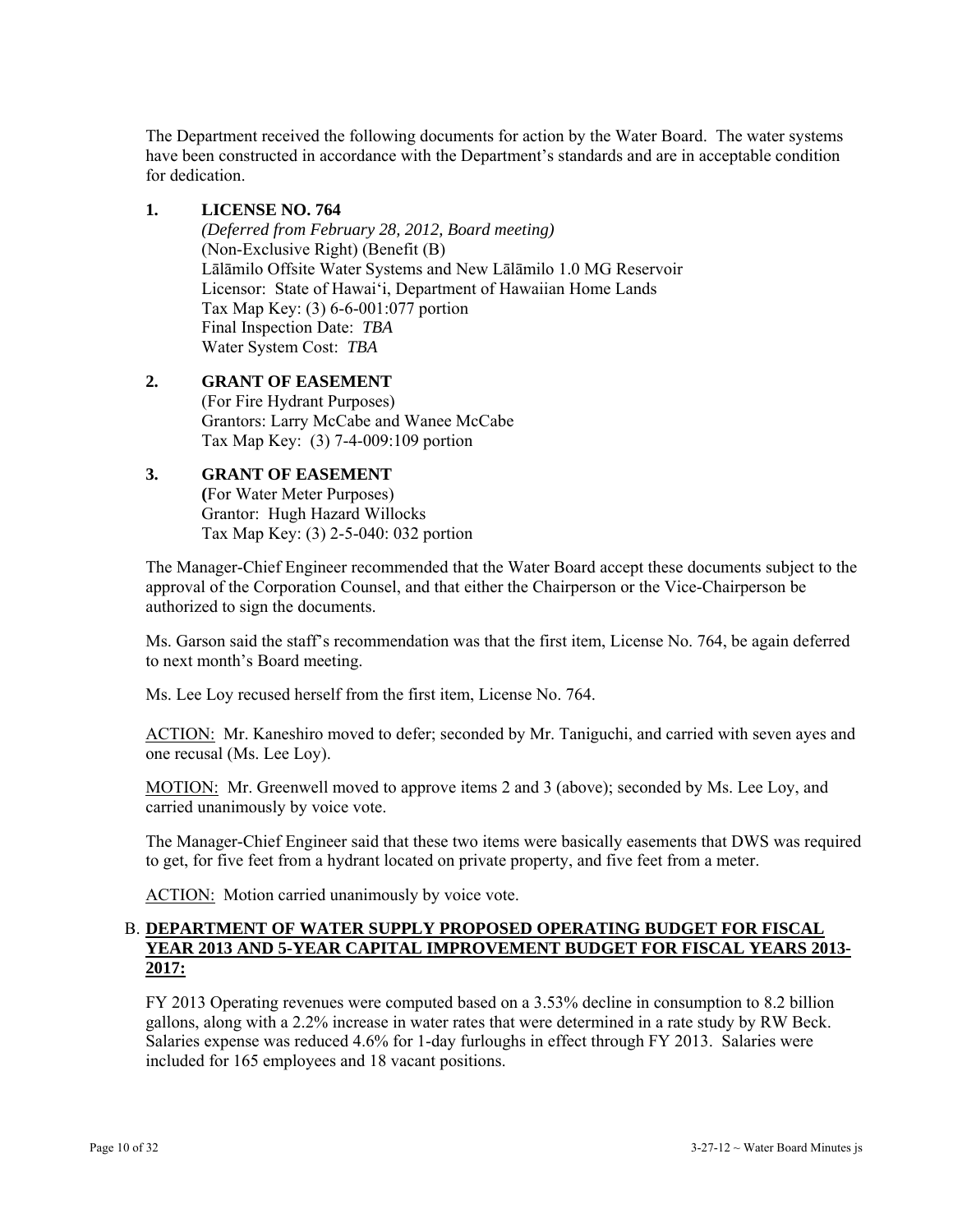The C.I.P. budget is presented in a new 5-year format in order to give a clearer picture of where and what our infrastructure needs are.

A public hearing on the proposed Operating Budget for FY 2013 and 5-Year Capital Improvement Budget for Fiscal Years 2013-2017 was held just prior to today's regular Water Board meeting.

The Manager-Chief Engineer recommended that the Water Board approve the Department's FY 2013 Operating budget and 5-year C.I.P. budgets for Fiscal Years 2013-2017 on this second of two readings.

MOTION: Mr. Taniguchi moved to approve; seconded by Mr. Perry.

The Manager-Chief Engineer said Mr. Sumada had no changes to make to the Budget for FY 2013, and everything is in place as far as adopting it.

Mr. Perry said that regarding capital improvements, DWS should be concerned about doing energyefficient projects, or projects that will save DWS money in the long run, with relatively quick payback periods. He said DWS should incorporate more of those types of projects into the C.I.P. Budget.

The Deputy said that some of the projects listed on the 5-year C.I.P. Budget are specifically tied to energy. He noted DWS's micro-filtration projects entail going back to spring sources, instead of pumping from a well. That means an immediate payback, since DWS is not using energy to pump water, he said. He also cited DWS's use of SCADA and tele-metering, which aim at greater efficiency in manpower and operations. Things like this are not touted as energy projects per se, but energy efficiency is always part of the equation.

The Manager-Chief Engineer said he thought Mr. Perry was referring to energy projects like hydrogenerators and windmills. He noted that projects like that carry high capital costs, which DWS cannot afford. DWS seeks grants to fund projects like this. Ms. Myhre, the Department's Energy Management Specialist, is always on the lookout for grants to fund these kinds of projects, the Manager-Chief Engineer said.

Mr. Perry said DWS should perhaps be funding projects like this when the grants are unavailable.

ACTION: Motion carried unanimously by voice vote.

## C. **AGREEMENT WITH STATE DEPARTMENT OF HEALTH FOR A WELLHEAD (SOURCE WATER) PROTECTION GRANT:**

The State Department of Health – Safe Drinking Water Branch is proposing to give the Department of Water Supply (DWS) a grant of \$200,000.00 over a two-year period to be used for development and implementation of a Wellhead (Source Water) Protection program. In the first year of the grant, DWS's intention is to develop a public outreach and information program to educate the public, (i.e., business owners, residents and visitors), on the importance of protecting the water quality of Hawaii Island's source waters. The second year of the grant will focus on the implementation of the program. Past experience has shown that protection of the water quality of source water provides consumers with higher quality water, with a lower treatment cost over the long term.

The Manager-Chief Engineer recommended that the Board approve this agreement with the State Department of Health. It is further recommended that either the Chairperson or the Vice-Chairperson be authorized to sign the agreement, subject to review as to form and legality by Corporation Counsel.

MOTION: Ms. Lee Loy moved to approve; seconded by Mr. Lindsey.

Mr. Uyehara introduced Mr. Chang of the Department of Health (DOH)'s Safe Drinking Water Branch, who helped DWS write the agreement and apply for the grant.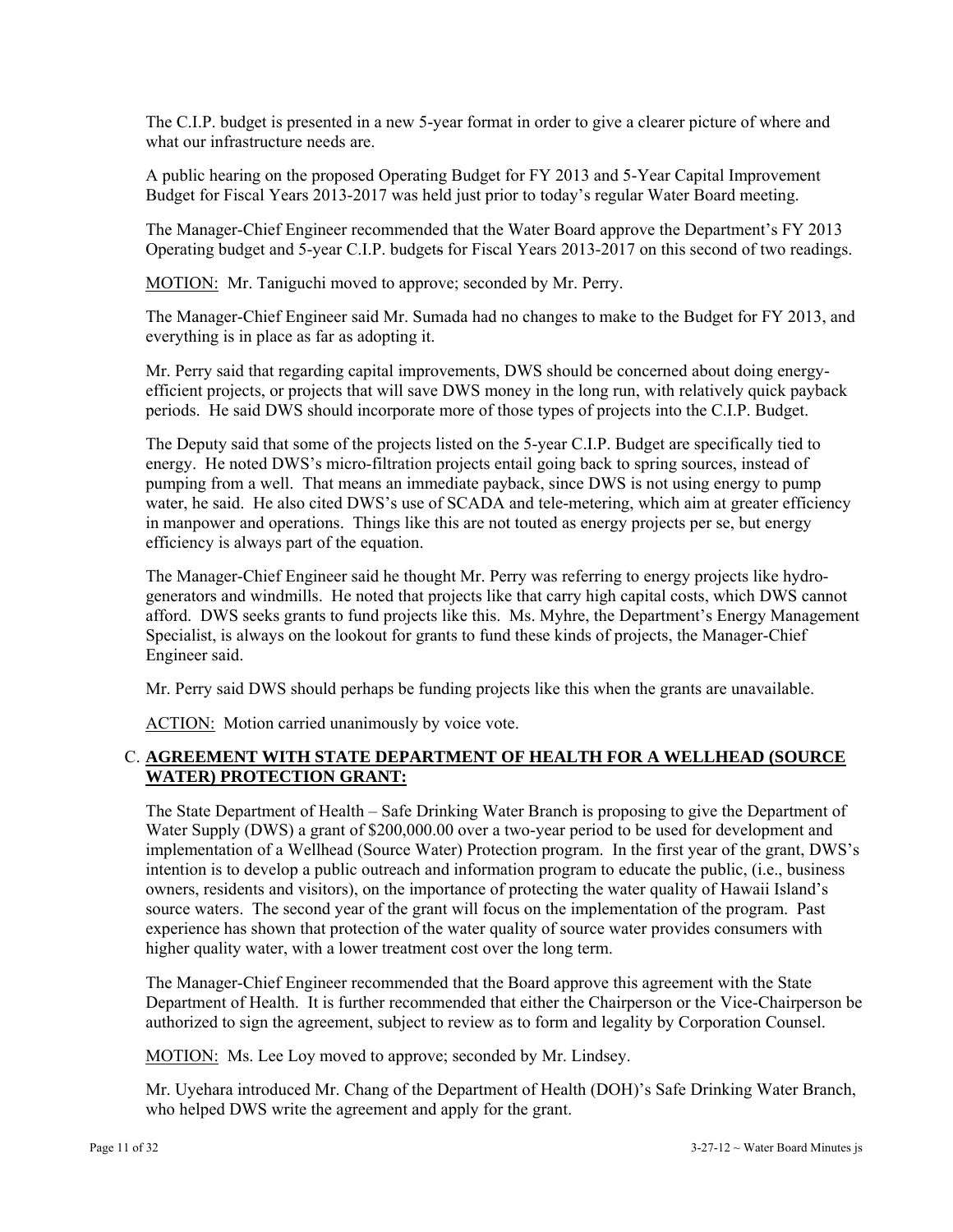Mr. Chang said that Maui and Kauai already have similar wellhead protection programs in cooperation with DOH.

Mr. Uyehara said that DWS's intention is to take a public education approach in using the grant monies. The program would inform the public of the importance of protecting the quality of the island's source waters. Allowing source waters to become contaminated means money spent on treatment; treatment is far more expensive that protecting those source waters in the first place, he said. Maui took a different approach in its program, focusing on regulating land use. DWS felt that regulating land use was not the Department's kuleana, and DWS instead is focusing on public education to promote source water protection. The agreement currently is in draft form, and DWS is working with DOH to finalize the agreement. The final version will not change very much at all, Mr. Uyehara said.

Ms. Garson said that the Board can approve the draft today, and authorize the Manager-Chief Engineer and Ms. Garson to approve any changes to the final version.

The Manager-Chief Engineer said that if a substantial change is involved, the final agreement can be brought back to the Board, but if the changes are minor, it can be taken care of administratively.

Chairperson Meierdiercks asked for a Motion to Amend the Main Motion, to the effect that the Manager-Chief Engineer and Corporation Counsel can handle the changes to the final version, unless the changes are substantial.

ACTION: Mr. Greenwell so moved; seconded by Mr. Lindsey, and carried unanimously by voice vote.

Mr. Uyeda asked what physical protection measures are used by DWS to protect well sources.

Mr. Uyehara said it was mainly fencing.

The Deputy explained that well construction standards mandate that a certain portion of the well be fully grouted between the open hole and the casing, to ensure that near-surface pollutants do not hit the casing and travel into the groundwater. In addition, the wellhead has to be a certain number of feet above the finished grade.

Mr. Uyeda asked if there is an air gap after the blowout valve.

The Deputy confirmed this.

The Manager-Chief Engineer said that DWS had discussed regulating land use, designating an area around the well site as a no-development area. However, that met with opposition from some land owners, he said. The decision then was to proceed with a public education program instead.

Mr. Kaneshiro asked what kind of information DWS will distribute to the public to help them understand the importance of wellhead protection.

Mr. Uyehara said he was thinking of using the local media, such as radio spots and pamphlets, with graphics showing that anything dumped on the ground could one day end up in the island's aquifers.

Mr. Kaneshiro asked whether DWS was going to produce maps on the location of all of the wellheads.

Mr. Uyehara said no.

Mr. Kaneshiro said good, he had hoped the answer would be no.

The Manager-Chief Engineer said that whenever DWS publishes maps on its website, DWS makes sure that its sources are deleted from the map.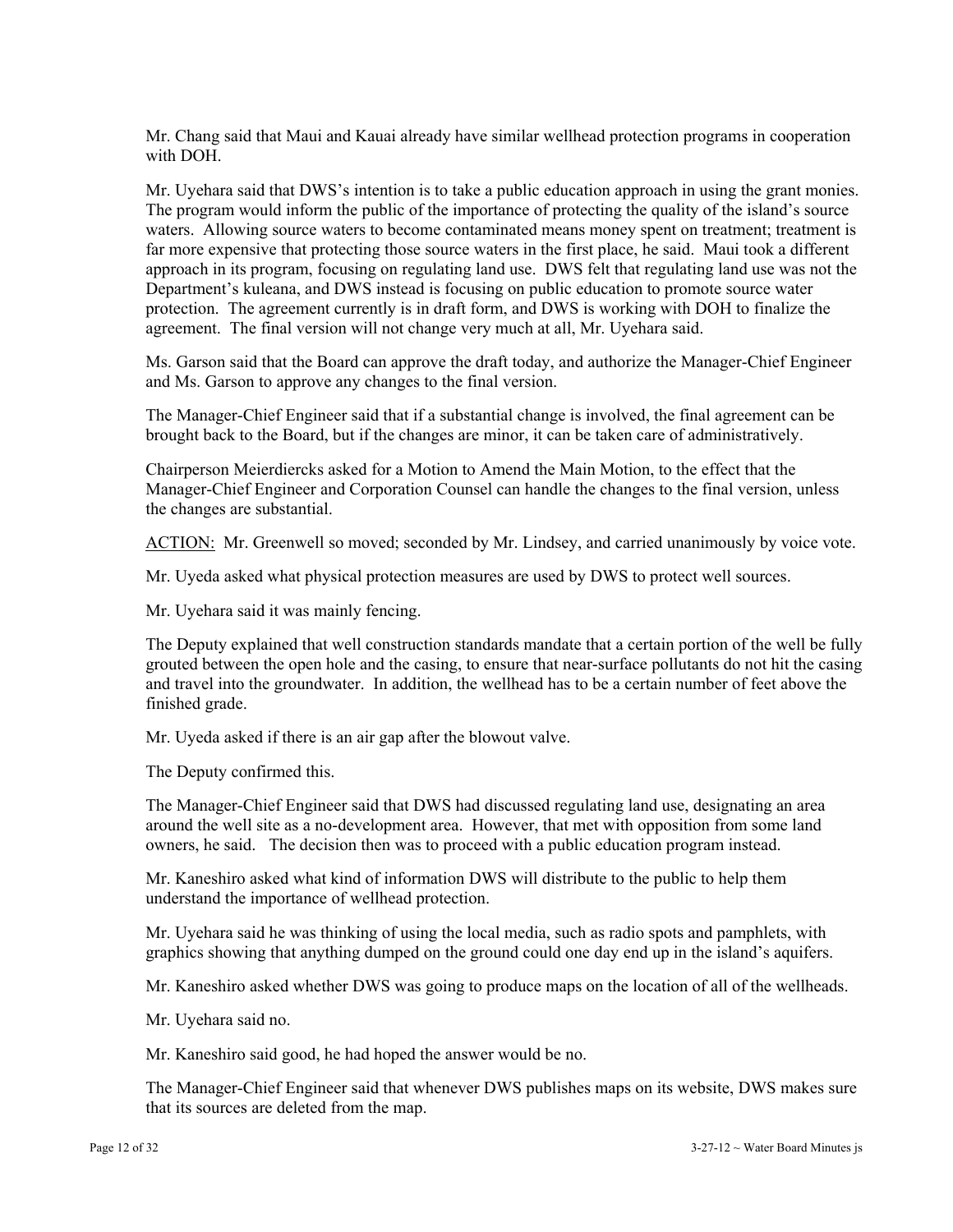Mr. Kaneshiro said yes, it is important to ensure the security of the wellheads.

ACTION: Main Motion passed unanimously by voice vote.

## D. **COMMUNICATION DATED MARCH 15, 2012 FROM DEPARTMENT OF ENVIRONMENTAL MANAGEMENT TO DEPARTMENT OF WATER SUPPLY RE: 1) DISCONTINUANCE OF WATER SERVICE FOR NON-PAYMENT OF SEWER CHARGES AND 2) COMBINING WATER AND SEWER BILLS:**

*(This Item was handled earlier in the meeting.)*

## E. **DISCUSSION REGARDING DRAFT OF PROPOSED RULE CHANGE REGARDING WATER SERVICE TO CONSUMERS/RESPONSIBILITY FOR PAYMENT OF BILLS:**

The Manager-Chief Engineer said that the rule change idea had been put to the side, and instead Mr. Sumada has been exploring other methods to improve DWS's billing and delinquencies. The lock box concept is one method, along with the idea of having DWS's bills handled by Honolulu.

Mr. Sumada said that he and Ms. Garson had discussed increasing the deposit, which currently stands at \$50.00. The idea now is to establish the deposit amount based on meter size. DWS has 10 different meter sizes, ranging from 5/8 inch to 10 inches. Right now, Finance is extracting billing information to find out what the average bills are for each size of meter, and from that, Finance will come up with what is considered a reasonable deposit for each size. This will mean increasing the deposit amounts. Finance is also looking at how long to hang onto a deposit before returning it – or whether a deposit is returned at all before an account is terminated.

Mr. Greenwell asked whether, after a meter has been shut off, somebody else could come along and buy that unit of water.

The Manager-Chief Engineer said no, whatever service that is attached to a property stays with the property; somebody next door or down the street cannot come along and purchase that unit of water.

Mr. Greenwell said the only reason he was asking this question was in hopes that DWS could somehow recoup its money. He said he now understood that a unit of water cannot be sold once it is assigned to a particular TMK.

The Manager-Chief Engineer said that if someone came along and wanted to pay the delinquent bill on that property, DWS would accept payment, and DWS could turn on the service.

Chairperson Meierdiercks, turning back to the deposit amount, said it should be at least two service periods' accounting for service that DWS has not reserved. He advised against refunding the deposit until the account is terminated or closed. If an account is delinquent, DWS can pull on that reserve (i.e., the deposit) and cover its costs that way. He said the size of the meter would determine what the two billing periods would be; that would be the deposit amount.

Mr. Kaneshiro asked where DWS keeps the deposits.

The Manager-Chief Engineer said the deposits are kept in an account that DWS cannot access until the time comes for refunding those monies; it is not put into an internal fund.

Mr. Kaneshiro asked if the deposits are in interest-bearing accounts.

Mr. Sumada said that all of DWS's money is in interest-bearing accounts.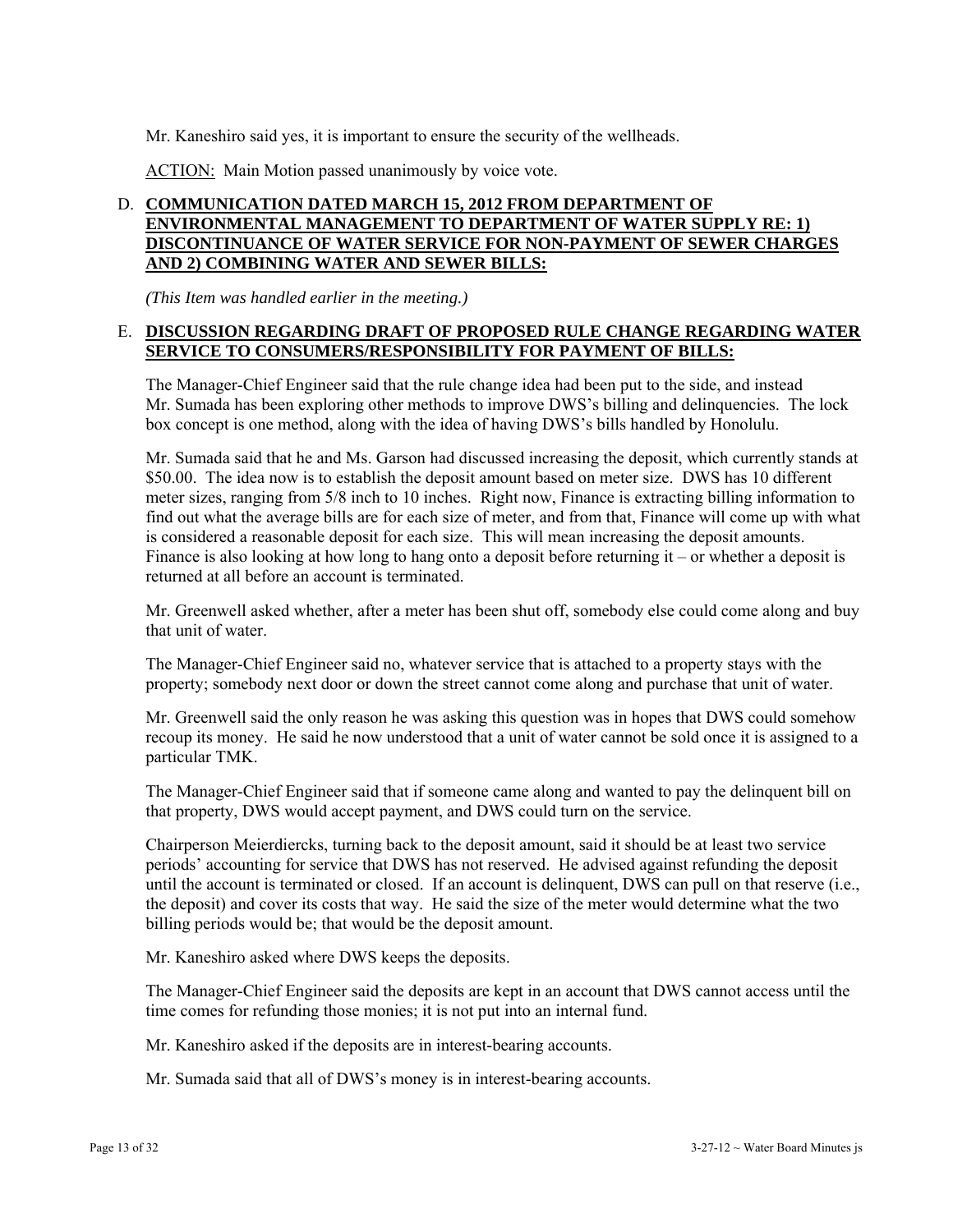The Manager-Chief Engineer said that DWS's current Rules allow for returning the deposit with interest, but DWS is looking to discontinue that practice; instead, DWS is looking to refund only the deposit, without interest.

Mr. Kaneshiro said he thought it was better to return the deposit with interest.

The Manager-Chief Engineer said this is something that can be discussed further. However, if DWS is going to hold onto deposits for the life of the account, the Manager-Chief Engineer thought it would be better not to return the deposit with interest.

## F. **REPORT OF AD HOC FINANCE COMMITTEE:**

Mr. Taniguchi said he had given thought to Mr. Robinson's comment at last month's meeting that DWS should deal with delinquencies the same way the Real Property Tax Division does with tax delinquencies. Noting that the Manager-Chief Engineer said that the water unit is tied to the individual property, Mr. Taniguchi thought that dealing with DWS delinquencies the same way the Real Property Tax Division does with tax delinquencies is a real possibility to explore. This may require legislative changes, but it is an avenue to pursue, he said. In addition to the lock box and improving delinquencies, etc., the Committee is looking at this issue because it is all tied in. The Committee's work has gotten to be a little bigger project than just the lock box, he said.

## G. **DISCUSSION REGARDING WATER BOARD'S 2012-2013 GOALS FOR THE ADMINISTRATION:**

Mr. Kaneshiro said he believed that the Board at last month's meeting did not decide on the major goals that the Board wants the Manager-Chief Engineer to work on this fiscal year. Mr. Kaneshiro said he had recommended that the Manager-Chief Engineer work on the Strategic Plan and the 5-Year Implementation Plan. There is not much time remaining until the end of this fiscal year, he said. Mr. Kaneshiro said that for *next* fiscal year, the Board should sit down and look at the whole picture of the Evaluation Form to come up with goals. Mr. Kaneshiro said he had written to former Manager-Chief Engineer Mr. Milton Pavao to ask him if he would help come up with some evaluation goals, and Mr. Pavao said yes. Mr. Kaneshiro said he checked with Ms. Garson, who said that if the Board agrees, Mr. Pavao can assist as a volunteer. Mr. Kaneshiro asked the Board if they wanted him to get Mr. Pavao involved and get other Board members involved. Mr. Kaneshiro said he believed that this process will help everyone; once the Strategic Plan and the 5-Year Implementation Plan are in place, the Board can come up with really good things from the Department.

The Manager-Chief Engineer said that he had gathered key staff to work on the Strategic Plan and the Business Plan, and he expected to have a very good discussion as far as updates on the Strategic Plan. One goal that should be in place is to improve communications with HELCO, he said, noting the welcome presence of Mr. Jon Arizumi of HELCO at today's meeting. The improvement in communications has already begun, the Manager-Chief Engineer said.

Chairperson Meierdiercks asked Mr. Kaneshiro if he would be interested in heading a sub-committee to come up with specific goals for the DWS administration.

Mr. Kaneshiro said yes, he would be interested.

Chairperson Meierdiercks asked if there were any volunteers to work on the sub-committee with Mr. Kaneshiro.

Mr. Taniguchi asked whether it would be under Mr. Kaneshiro's Evaluation Form Committee.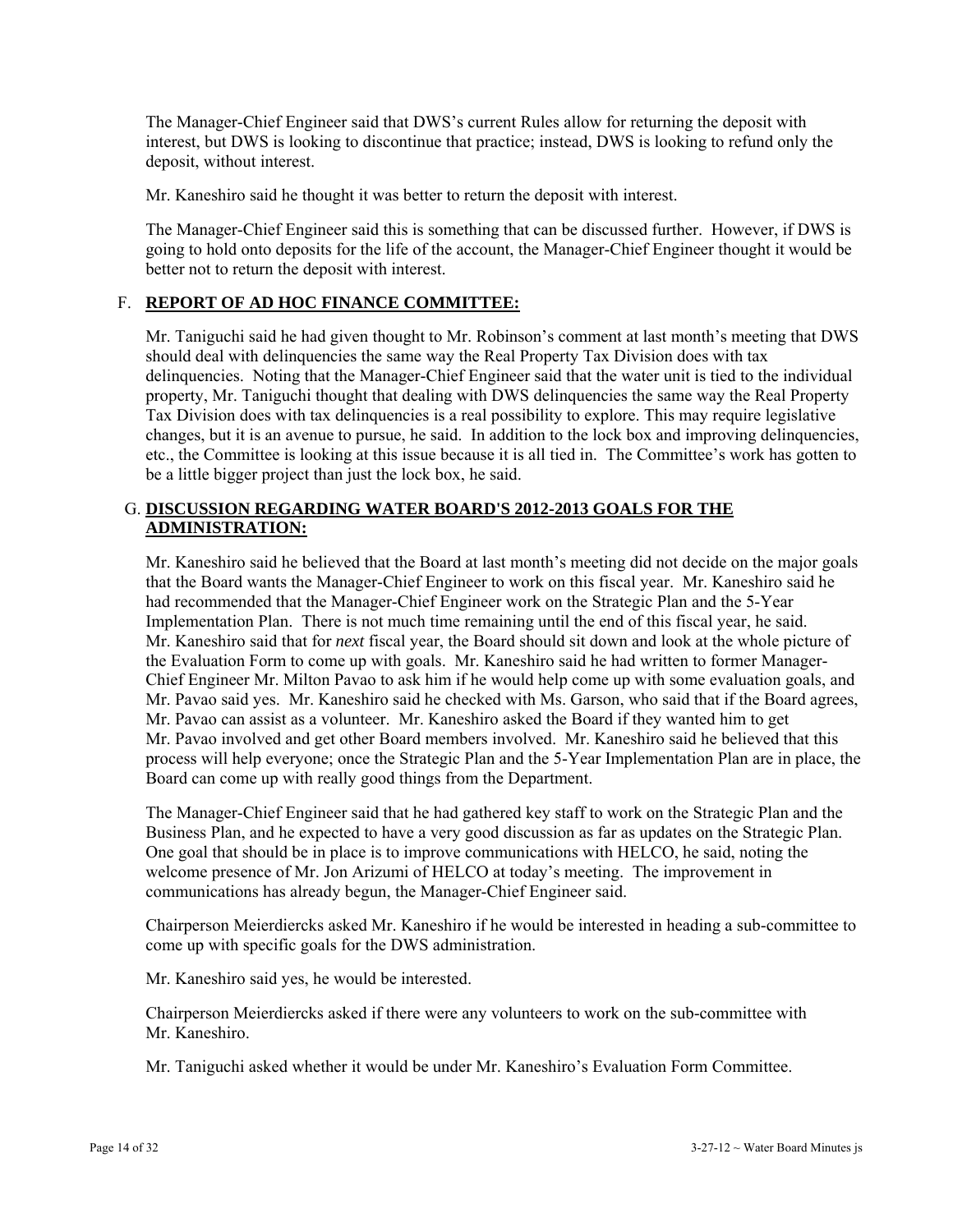Ms. Garson said no, Mr. Kaneshiro's *former* committee's task was just to develop the Evaluation Form (i.e., it had completed its appointed task). Therefore, the Board needs to establish a new sub-committee whose purpose is to set goals for the Administration for Fiscal Year 2012-2013.

Chairperson Meierdiercks asked again who would like to be on the new sub-committee.

Ms. Garson said it would have to be less than a quorum of members.

Mr. Perry asked if the Board could take action today.

Chairperson Meierdiercks said that the Board would set up the sub-committee today, and then its members would get to work.

Mr. Kaneshiro said the sub-committee needs to work diligently, because its work has to be done before June.

Mr. Perry volunteered to help Mr. Kaneshiro on the sub-committee.

Ms. Lee Loy said that she would like to join the sub-committee.

Mr. Kaneshiro said that he would also talk to Mr. Pavao.

Ms. Garson said a Motion to form the sub-committee was needed.

MOTION: Mr. Taniguchi moved to set up the Sub-Committee to establish the Water Board's 2012- 2013 goals for the Administration; seconded by Mr. Lindsey.

Chairperson Meierdiercks urged the Board to offer the sub-committee recommendations, so that the sub-committee does not have to hang out there by themselves.

Mr. Kaneshiro asked Ms. Garson whether there were any issues involving the Sunshine Law when the sub-committee meets.

Ms. Garson said that the Sunshine Law is the very reason for forming the sub-committee, to enable the sub-committee to meet without violating the Sunshine Law. She said that she assumed that Mr. Kaneshiro would be the chair of the sub-committee; Mr. Kaneshiro as chair would report back to the Board.

ACTION: Motion carried unanimously by voice vote.

Mr. Kaneshiro asked if the sub-committee could give the Manager-Chief Engineer direction that the sub-committee would like him to work on the Strategic Plan and the 5-Year Implementation Plan.

Chairperson Meierdiercks said the Board can do that under the Manager-Chief Engineer's Report later in the meeting.

## H. **ENERGY MANAGEMENT ANALYST UPDATE:**

Ms. Myhre reported that she had met on March 19, 2012 with the HELCO engineers on the interconnect for the Lālāmilo Windfarm. Ms. Myhre continues to work on the Request for Proposals for the project, and expects it to be sent out in the next couple of months.

Regarding the on-board vehicle monitors, the devices are slated to be installed in DWS's Kohala district fleet next week. The Department expects the data to start coming in soon, which should show fuel savings for DWS.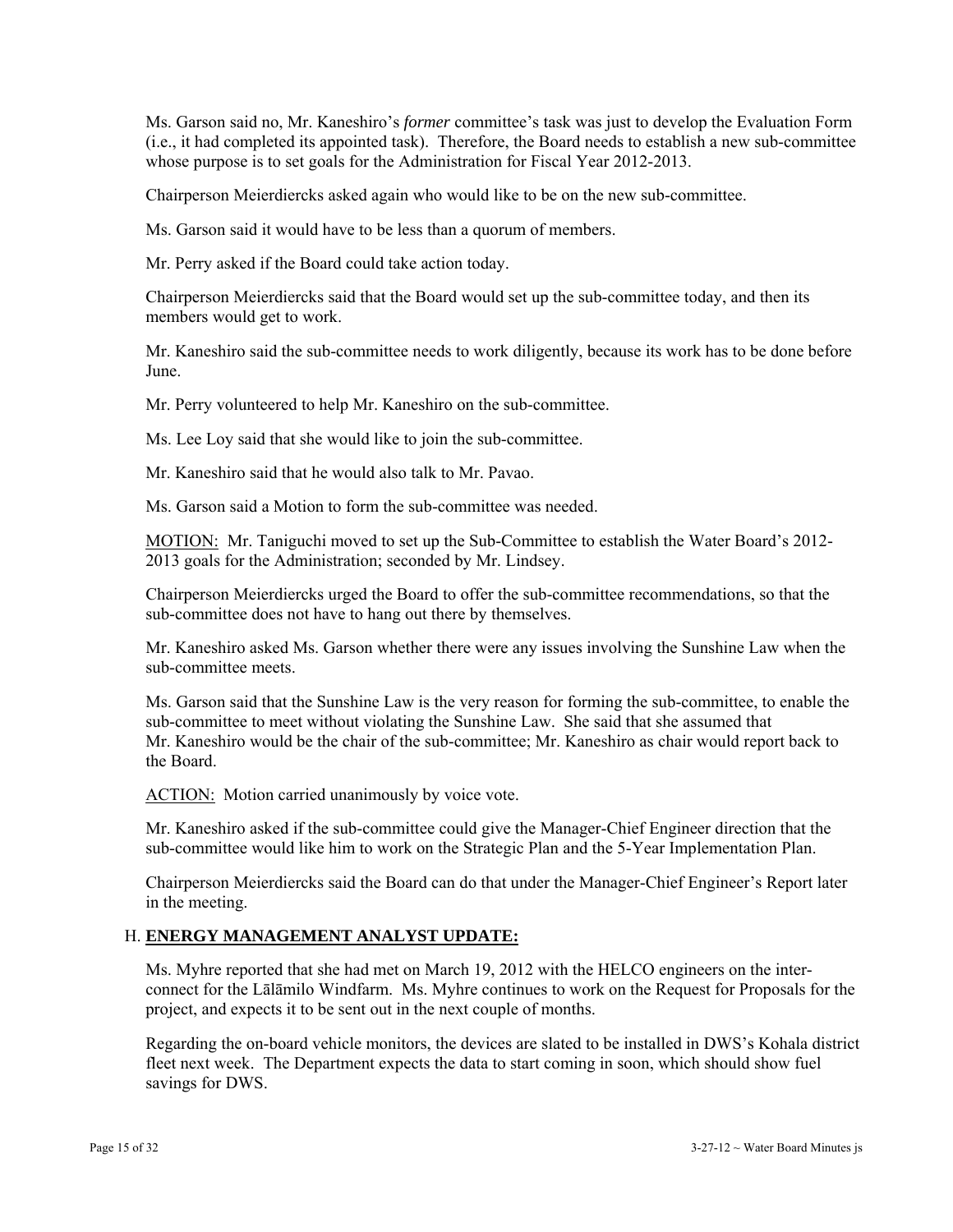Regarding Mr. Perry's comment about the C.I.P. Budget, Ms. Myhre said that all of the pipeline replacements will save energy, as will the micro-filtration plant, leak detection program and a hydrogenerator that are on the 5-Year C.I.P. Budget.

Mr. Perry asked if Ms. Myhre could do a list of projects that are not on the C.I.P. Budget, that might save DWS money and have a short payback period of two years or so. He said while such projects are expensive, it makes a lot of sense to invest now. Mr. Perry said that unless there are grants sitting around somewhere, he believed the future is for DWS to do such projects itself (i.e., fund such projects without grants).

Ms. Myhre said okay.

## I. **MONTHLY PROGRESS REPORT**:

No discussion.

## J. **REVIEW OF MONTHLY FINANCIAL STATEMENTS:**

No discussion.

## K. **MANAGER-CHIEF ENGINEER'S REPORT:**

The Manager-Chief Engineer will provide an update or status on the following:

- 1) Palani Road Transmission Waterline Project The contractor has been working with DWS's bonding company with an eye toward completing the project. The Manager-Chief Engineer said there was just a little bit to go before completion.
- 2) Hawaiian Ocean View Estates Project The water sampling results have come back from the Mainland; the sampling looks okay. The results now go to DWS's consultant to finalize the source report, which in turn will be submitted to DOH. DOH will be doing the reviews, and the hope is that DWS can get the source approved. Once the source approval is granted, DWS will be ready to start up the facility for the people of Ocean View.
- 3) HELCO/Āhualoa update HELCO is completing the line extension, which should be there in about a month and a half. With that, HELCO power will be able to run the Āhualoa Well.
- 4) Kawailani Tank update DWS will be meeting with Glover soon to discuss the remaining portion of the project, which includes the removal of the existing tank. Mr. Taniguchi asked when the estimated completion date was. Mr. Inaba said that was what DWS and Glover would be discussing at the meeting, which will take place within the next two weeks. After the meeting, Glover will have to get all of the sub-contractors who will be finishing up the work; the schedule will be clearer once Glover gets the sub-contractors together. The Department will have a better idea of the schedule by the April Board meeting, Mr. Inaba said.
- 5) Pu'ukala/Kona Ocean View Properties Subdivision Improvement District Update The plans have gone to State Highways, and there have been some corrections to the plans which are being worked on as of this writing. The timeline as to when DWS will submit the revised plans to State Highways is not yet clear, but DWS is working on it.
- 6) Update on Delinquencies No report this month.
- 7) Timeline for completing Strategic and Business Plans Key staff have been meeting monthly on the Strategic and Business Plans; the next meeting is set for April 11, 2012. DWS will have a report at the April Board meeting.
- 8) Kona Water Roundtable This event is set for March 29, 2012. Ms. Garson raised the issue of Sunshine Law compliance, and asked whether any Board members planned to attend the Kona Roundtable. Four Board members, Chairperson Meierdiercks and Messrs. Greenwell, Kaneshiro and Uyeda, raised their hands. Ms. Garson recommended that the four members form a sub-committee whose purpose is to attend the Roundtable, and come back with a report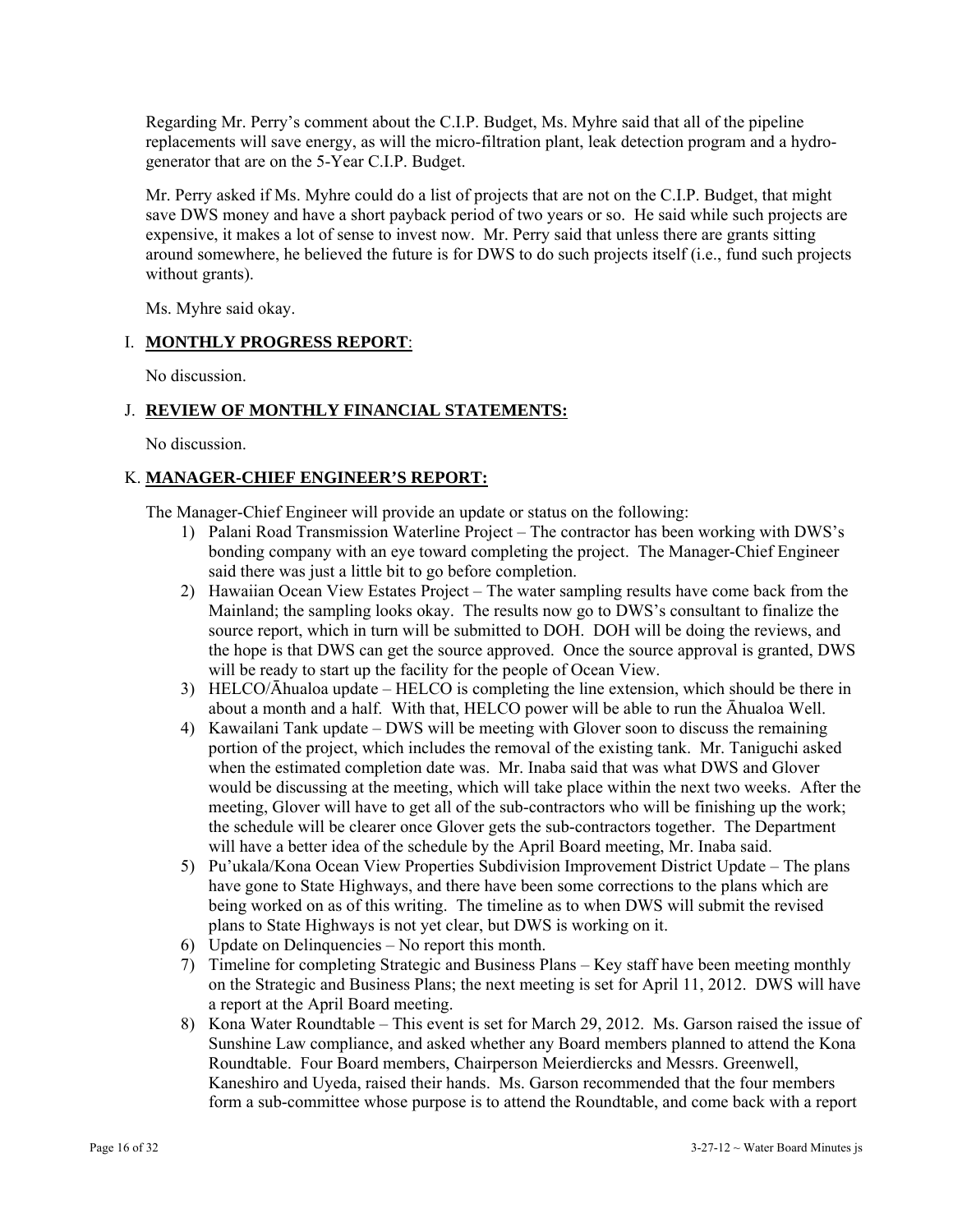to the Board. This will ensure that no Sunshine Law will be violated. Forming the subcommittee is a precautionary measure, against any possible discussion of Board business that might take place during the Roundtable. One topic under discussion is the Water Development Plan, which could be seen as Board business. The safest thing is to set up a sub-committee of the four Board attendees, who will report back to the Board. The Manager-Chief Engineer said that DWS staff could help with the report. Ms. Garson said that the report could be verbal, like the Board normally does. If the Board does not want to set up the sub-committee, Ms. Garson recommended that only two Board members attend the Roundtable. Chairperson Meierdiercks called for a Motion to set up a sub-committee with Mr. Uyeda as chair, with Messrs. Greenwell, Kaneshiro and the Chairperson in attendance at the Roundtable as well. ACTION: Mr. Taniguchi so moved; seconded by Mr. Perry, and carried unanimously by voice vote.

9) Public Information and Education Specialist Update – About 105 people are expected to attend the Kona Water Roundtable, whose agenda and speaker list were distributed. DWS in late February met with the Ocean View Development Corporation regarding the gate agreement. DWS got a Mayoral Proclamation for Detect-a-Leak Week, during which 7,500 leak detection tablets were distributed through local hardware stores. Ms. Aton noted the storyboard of DWS's top accomplishments that was shown at the Mayor's recent community meetings around the island, as well as at a Japanese Chamber of Commerce and Industry luncheon. Ms. Aton and Mr. Ryan Quitoriano, a DWS engineer, recently attended a meeting of the Water Conservation Advisory Group in Honolulu, which is looking at a conservation strategic plan for the State of Hawai'i. Ms. Aton distributed DWS-related newspaper items, including a letter to the editor calling for a taxpayer's revolt pending the completion of the Ocean View well. She also distributed copies of the Manager-Chief Engineer's testimony defending the Honolulu BWS' semi-autonomous status.

### L. **CHAIRPERSON'S REPORT:**

Chairperson Meierdiercks, speaking of future meeting venues, noted that April's meeting would be in Kona, and the meetings for May and June would be in Hilo. He noted that he would be absent from the May meeting. The July meeting also will probably be in Hilo, barring any issue that calls for a meeting in another region.

## 8) CONTESTED CASE HEARING (NOTICED FOR 11:30 A.M.):

## A. **WATER SERVICE ACCOUNT NO. 83088290-10 (TMK 6-2-009:020):**

The above Contested Case Hearing took place in accordance with Chapter 91 of the Hawai'i Revised Statutes and Rule 2-5 of the Rules and Regulations of the Department of Water Supply.

The issues involved in the above-referenced hearing were Ms. Maia Wasowski's appeal of the amounts shown due and owing on account #83088290-10 and consequently, the appeal of the shut-off notice dated January 18, 2012, for failure to pay said amount.

This hearing was set pursuant to Ms. Wasowski's written request of January 27, 2012.

*(The following proceedings are recorded verbatim:)* 

**MS. GARSON:** Mr. Chairperson. I think...I assume you're Ms....?

**MS. WASOWSKI:** Yes.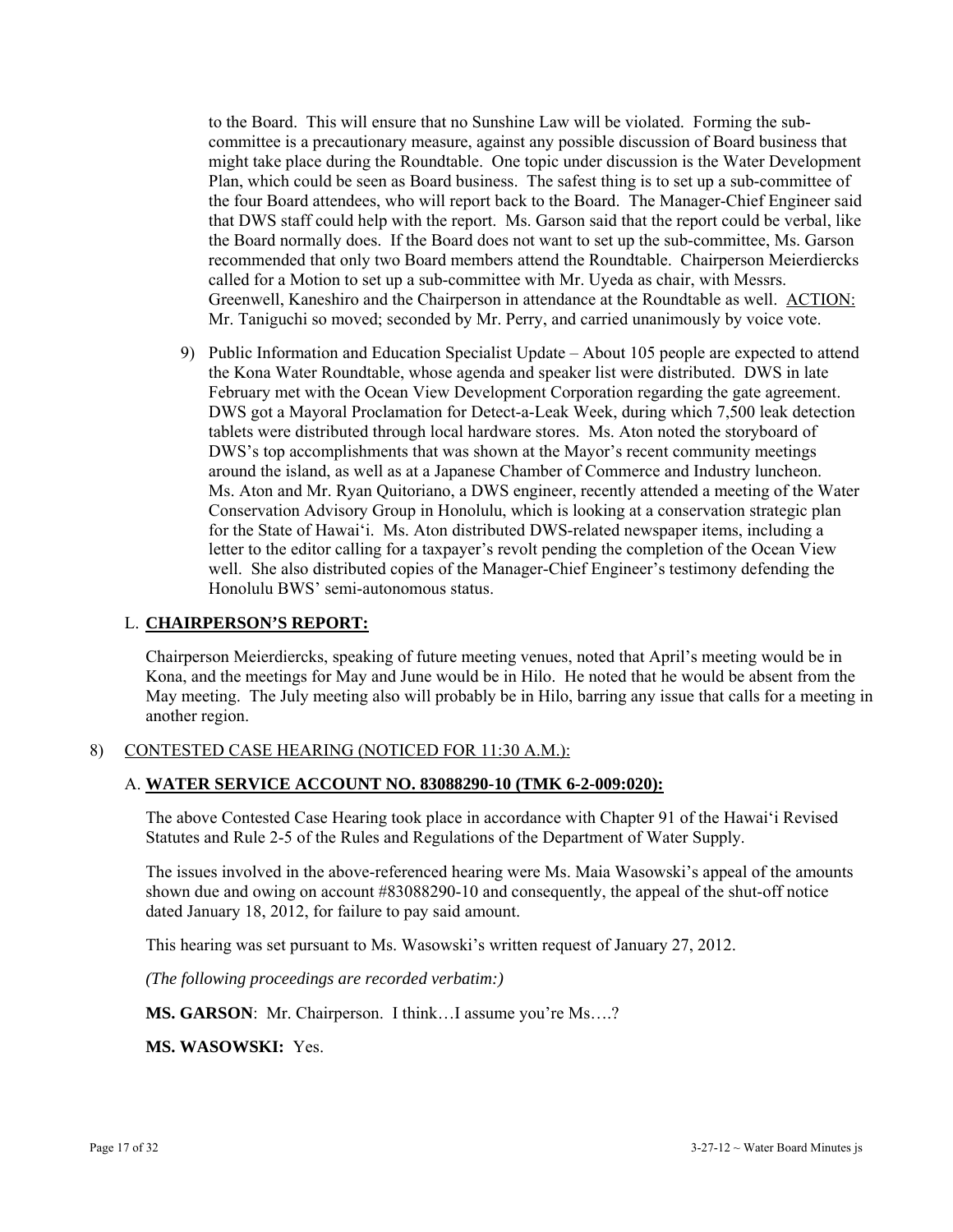**MS. GARSON:** Ms. Wasowski. And I believe Deputy Corporation Counsel Amy Self is representing the Department in this case. I will be the Board's attorney. Oh, and Mr. Greenwell is recusing himself. Is that correct?

**CHAIRPERSON:** Okay, thank you.

**MR. GREENWELL**: I recuse myself.

**CHAIRPERSON:** Okay, fine. Okay, we want to keep this pretty…as open…as much as we can to everybody. So we're going to have Opening Statements… just kind of let the Board know what's going on, and we'll just have Opening Statements… and from Counsel, and then, we'll go on to presenting the case.

**MS. GARSON:** Okay, if she can… you can identify yourself for the record?

**MS. WASOWSKI:** Okay. My name's Maia Wasowski. I'm the property and rental manager for my parents' house in Kanehoa.

**CHAIRPERSON:** Okay, um…

**MS. GARSON:** If you just have a very general Statement… What will happen… The procedure in this case is going to be… The Chairperson is asking for just an Opening Statement, which is sort of a summary of what it is you want to present. Um, after that, you will be sworn in, and if you want to call witnesses to support your case, what your appeal is about… Um, you have an opportunity to call witnesses. The Department's attorney will have an opportunity to then cross-examine the witness, and then, they will have the opportunity to present their case. So this is just sort of a brief summary of what you intend to show, and then you can call your first witness.

**MS. WASOWSKI:** Okay, I don't have any witnesses, except myself.

**MS. GARSON:** Okay, so would you like to just begin now, and waive Opening Statements?

**MS. WASOWSKI:** Um, yeah, I can just present my whole case right now… I have… Or would you like me to just do an Opening Statement?

**MS. GARSON:** No, no, that's fine.

**CHAIRPERSON:** This is not very…

**MS. WASOWSKI:** Did you just call for an Opening Statement…(inaudible)?

**CHAIRPERSON:** Well, I just asked if you wanted to present an Opening Statement. It's... It's pretty open, and you know… so we can understand what's going on, and yes, you both are gonna present your cases, but, um… I don't want to have it too stringent where, oh, you have to do this, and you have to do that. So…

**MS. WASOWSKI:** Okay, well, my Opening Statement is, this is regarding a leak that went on in November for 831, 000 gallons on our property. Yeah, it was a huge amount. And we did everything we could; we never found the leak itself. We re-routed the waterline, and this is… the bill… the bill, which is six-and-a-half thousand dollars.

**MS. SELF:** Good morning, Chair and members of the Water Board. My name is Amy Self. I'm Deputy Corporation Counsel for the County of Hawai'i. And I'll be representing the Department today. And um, just strictly the evidence is gonna show that the Department actually has a Rule that provides that you can only get, um, a credit for one leakage… a leakage credit for one time in a period of three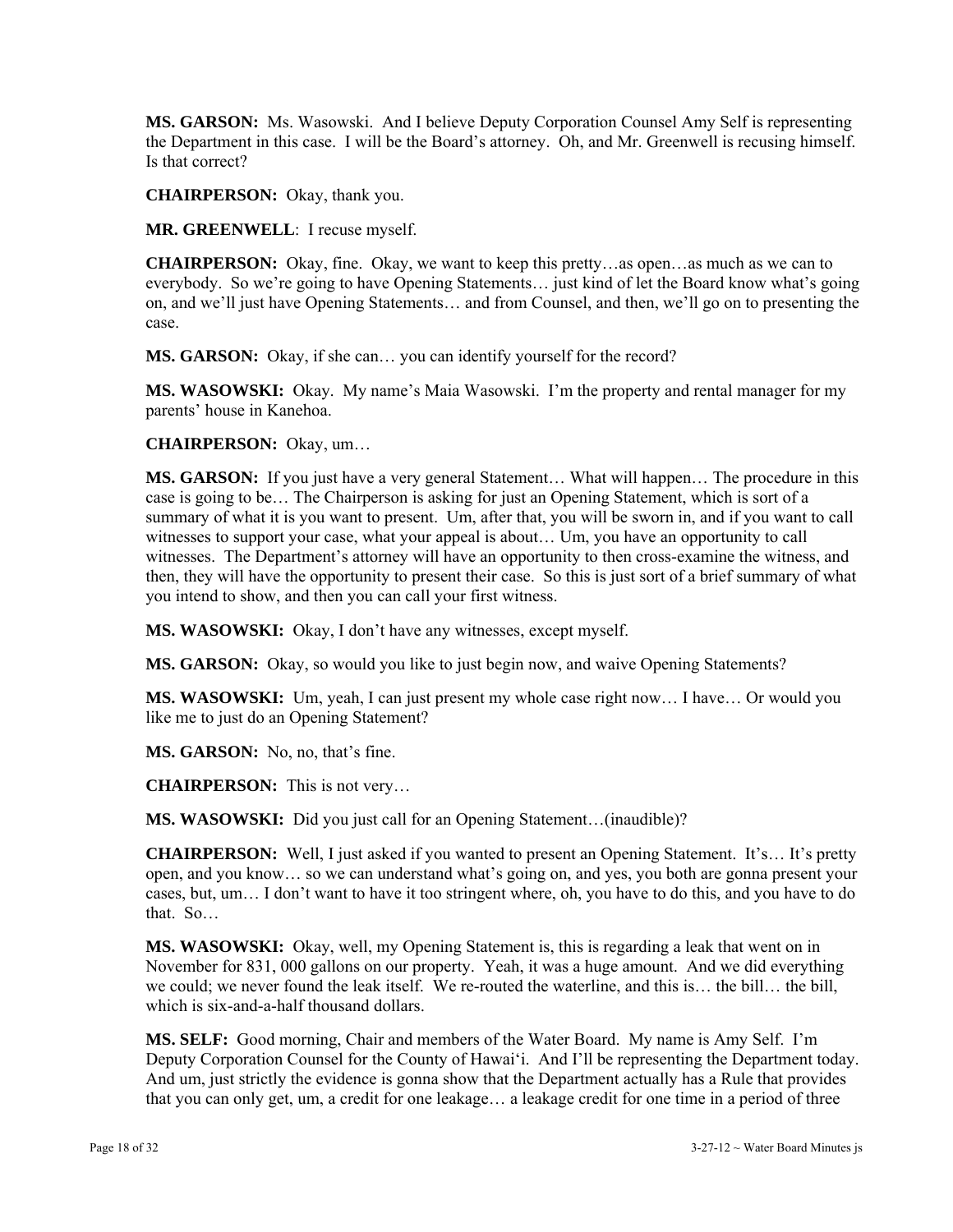years. And this particular account received a credit back in 2011, I believe it was, and so the evidence will show that they've already received a credit which is within the three-year period of time. Actually, it's within one year. So they're requesting that that be rescinded, and… so that the new leak… that it can apply. And so the Rules do not allow for that, so that's what the evidence will show today. Thank you.

**CHAIRPERSON:** Okay, all right. Maia, go ahead and present your case.

**MS. WASOWSKI:** Okay.

**MS. GARSON:** I think we're gonna swear you in.

**CHAIRPERSON:** Right…swear you in. Okay.

**SECRETARY:** Do you swear that you will accurately and truthfully testify in all matters before this Board?

**MS. WASOWSKI:** I do.

**SECRETARY:** Thank you.

**MS. WASOWSKI:** Okay, as I said before, I'm the property and rental manager. My parents moved to California in the summer for work, and I'm in charge of the property. On June… in late June, I applied for a leak adjustment for a series of water leaks on the property. They were hose faucets, running toilets. There was a solar water panel that was leaking. And I had a licensed plumber come and fix all the leaks. And the leak adjustment went through in October. In September, we received a notice of abnormal water reading. Our usage increased from 31,000 gallons to 81,000 gallons, and that was because we planted over 40 trees to replace our windbreak, which had burned in the November 2010 fire in our whole neighborhood, in the Kanehoa. So I knew that the water usage…the abnormal reading was for that. I knew what that was for. And then, in November, we received another notice of abnormal reading. That time, it was for 831,000 gallons, and so, our average, prior to planting the trees was 35,000 gallons for every two months. Then it jumps to 831,000 gallons, which means that there's an 11-gallon-per-minute leakage…consistently, over two months, in order for it to add up to 831,000. So we couldn't believe it; we did everything we could. We immediately hired a leak detection expert. He came over; he performed a series of leak detection tests. He did pressure isolation tests, thermal imaging, ultrasonic leak detection. He couldn't find the source of the leak. Someone told us that sometimes neighbors tap in to the waterline, so I actually walked the property line, undercovering the waterline, which is about 700 feet. I didn't see that our neighbors were tapping into it. There was a woman that came from the Water Department, and read the meter while I was on the property closing valves, and she said that there was a leak of 2.4 gallons per minutes, and the leak stopped when I shut off the main house. And we did another pressure test on that house, and there was no drop in pressure. There was no… The meter read zero. So sometimes the meter showed 11 gallons per minute; sometimes it was less. The plumber came back, and with the water meter, he determined there was a leak somewhere within a 3/4-inch line that went to the 'ohana house. And the 'ohana house has two utility sinks and a bathroom, and in the whole…-- that's where I live – in the whole two months that was showing 831,000 gallons, 11 gallons per minute, which is more than half of the rated volume of flow for a 3/4-inch line. We didn't experience any loss of pressure; there was no debris in the line, no clouding of water, no water contamination. There was no ground saturation, no erosion, no pooling, no sink holes in the driveway, nothing. And there wasn't even any plant growth, and we live on the dry side, so it would show. I mean, our property is a virtual desert, so the soil... it doesn't... it doesn't drain well at all. The leak detection expert, the plumber and I also suspected that the meter was faulty, because of the conflicting readings. So it wasn't negligence on our part. The leak was never found. There was just… no evidence of it. We did everything we could. We re-routed the waterline, so we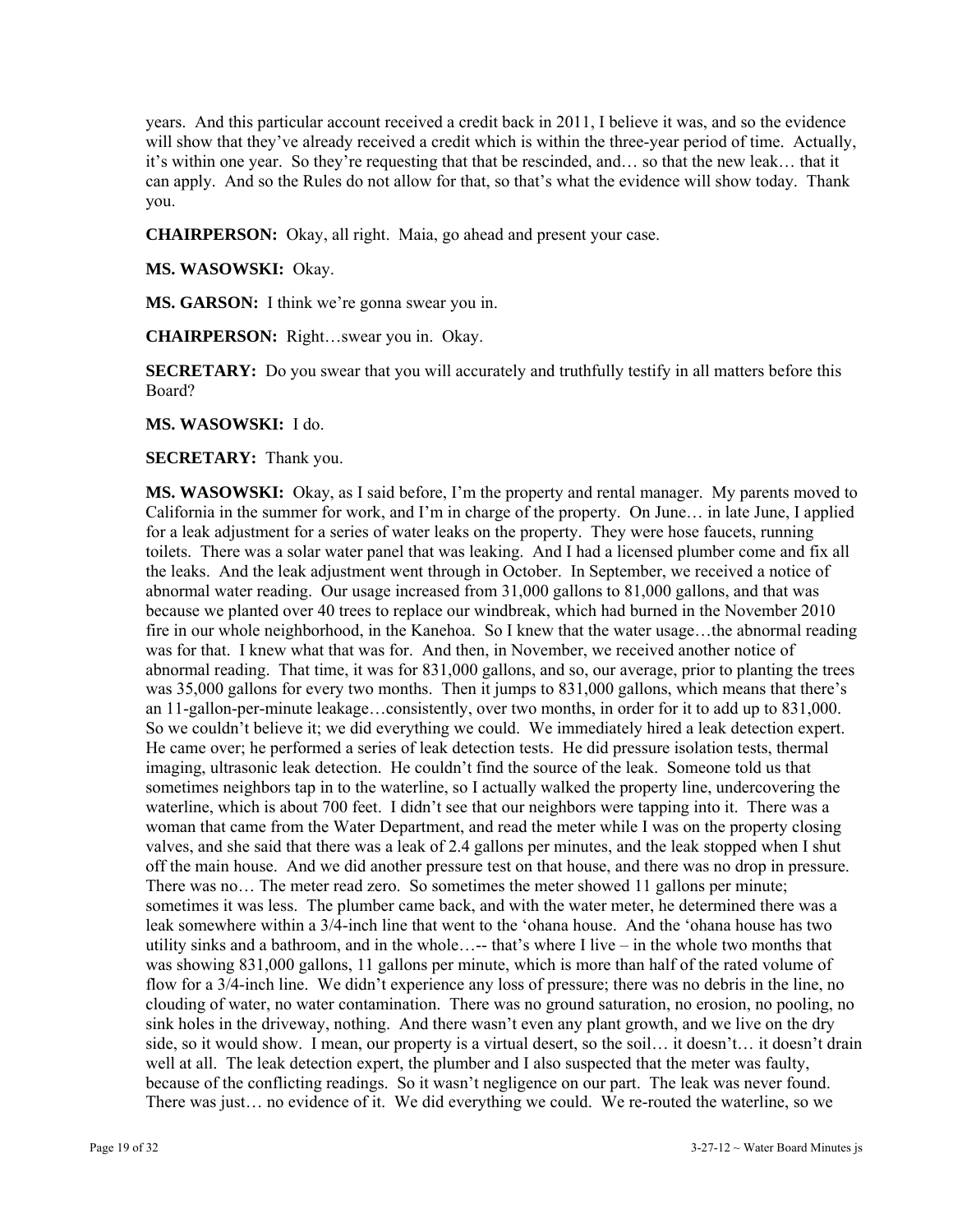didn't find the leak itself. We knew it was in that 3/4-inch main waterline. But we ended up re-routing a whole other waterline with hundreds of feet of Drisco, and it was a lot of work, and a lot of expense in labor and materials. Um, and I also have a report from the home inspection expert… He's the leak detection expert. I dunno…I only have three copies, so…

**MS. GARSON:** Actually, you need to give one to her (Ms. Self). So, you'd like the report to become an Exhibit? For the record?

**MS. WASOWSKI:** Yes.

**CHAIRPERSON:** Okay, we'll accept the report for the record.

**MS. GARSON:** Is there any other…?

**MS. WASOWSKI:** No, I only have three copies.

**CHAIRPERSON:** Okay.

*(Ms. Garson consults with Chairperson off-mike.)* 

**MS. WASOWSKI:** I have my copy.

**CHAIRPERSON:** Oh, she's her own witness. Okay. Okay, I'm sorry. Okay. Do we have any further<sub>2</sub>

**MS. WASOWSKI:** That's my case.

**CHAIRPERSON:** Okay, that's your case. Amy, since she's her own witness, do you want to crossexamine her?

**MS. SELF:** Yes. Did you provide this report to the Water Department?

**MS. WASOWSKI:** No, I did not. I just didn't get it until very recently, so...

**MS. SELF:** Also… it says this property has received a leak adjustment before. Is that correct?

**MS. WASOWSKI:** Yeah. I applied for the leak adjustment in late June. It was actually for leaks that went on earlier in that year, and I had them all fixed by a licensed plumber, and the leak adjustment didn't go through until October. It'll show that on the records. It got somehow lost in the papers, and...

**MS. SELF:** Okay, didn't you also… This particular account also received a leak adjustment in 2007, isn't that correct?

**MS. WASOWSKI:** Yeah. I wasn't here at the time, so… I was at school, but that was my parents. Yeah.

**MS. SELF:** Okay. Okay, thank you. No further questions.

**CHAIRPERSON:** Okay. The cross-examine. Okay. Then, Amy, did you want to present…?

**MS. SELF:** Yes, thank you. I'd like to call Calvin Uemura for my witness... eye-witness.

**SECRETARY:** *(swearing in Mr. Uemura)* Do you swear or affirm that you will accurately and truthfully testify in any matters before this Board?

**MR. UEMURA:** I do.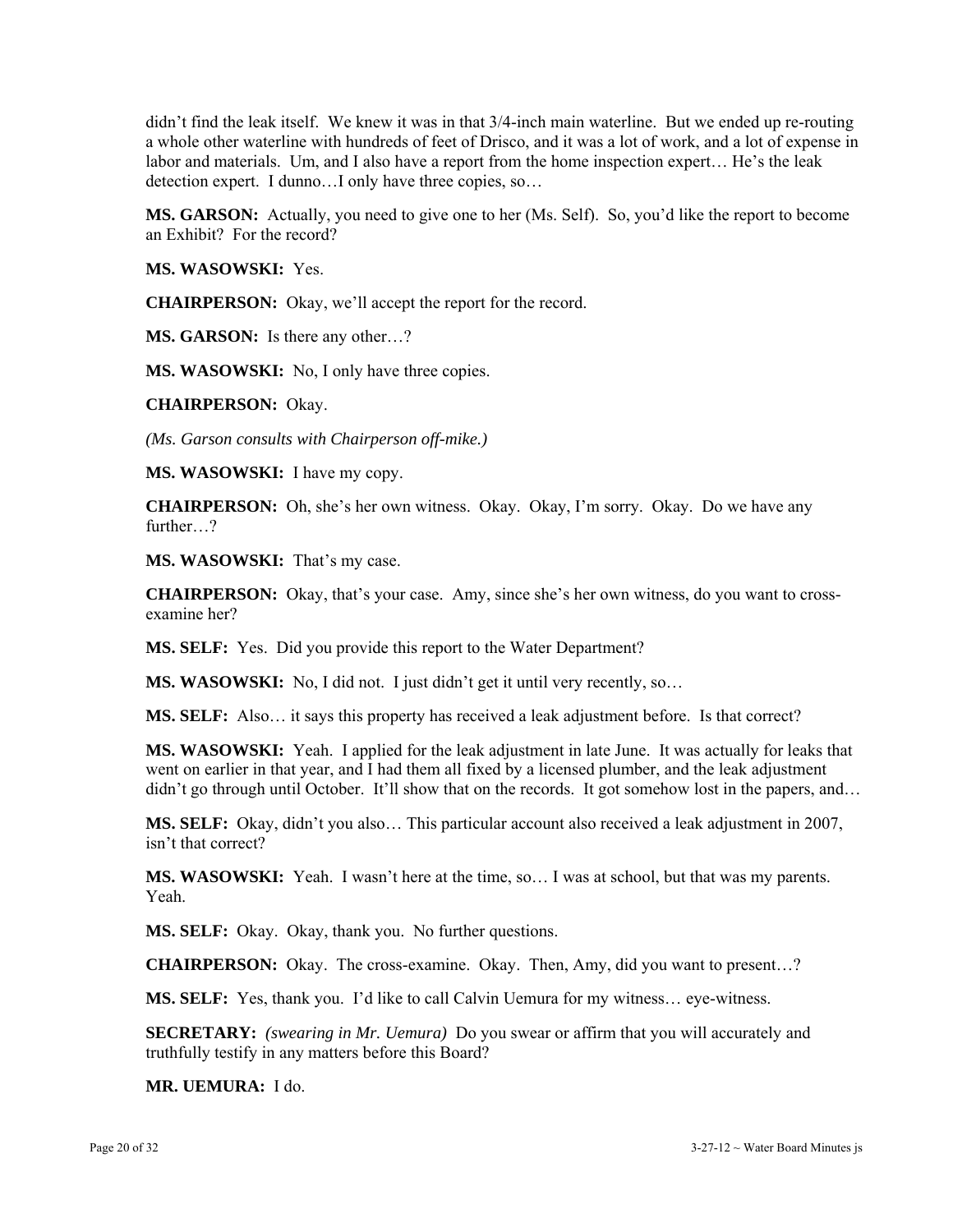**MS. SELF:** Okay. Good morning, Mr. Uemura. Would you please state your name and position with the Department of Water Supply, for the record?

**MR. UEMURA:** I am Calvin Uemura. I am Assistant Customer Service Supervisor in the Finance **Section** 

**MS. SELF:** Okay, and how long have you been employed by the Department of Water Supply?

**MR. UEMURA:** Approximately 11 years.

**MS. SELF:** Okay, and how long have you been in your present position?

**MR. UEMURA:** About five.

**MS. SELF:** And do you have a copy of the Exhibits that the Department submitted for today's hearing?

**MR. UEMURA:** Yes, I do.

**MS. SELF:** Okay, and have you reviewed those? Are you familiar with those Exhibits?

**MR. UEMURA:** Yes, I have.

**MS. SELF:** I want to turn your attention to the Exhibits, and if you could… You said you were familiar with them, so are these documents that are kept in the records at the Department of Water Supply... the (relevant?) reports and records?

**MR. UEMURA:** Yes, they are.

**MS. SELF:** Okay. I would like to move to have all the Exhibits, A through H… I'm sorry, yes… the Department's Exhibits A through H…admitted as evidence. They came from the files of the Department.

**CHAIRPERSON:** Do we need a Motion to do that piece?

**MS. GARSON:** I'm sorry…for the Exhibits?

**CHAIRPERSON:** Yeah.

**MS. GARSON:** Um, no.

**CHAIRPERSON:** Oh, we just accept them… oh, just be admitted?

**MS. GARSON:** And so, if the appellant doesn't have any objections to it...?

**MS. WASOWSKI:** No objections.

**MS. GARSON:** Okay.

**CHAIRPERSON:** Okay, no objection? So they'll be admitted.

**MS. SELF:** Okay, thank you. Um, Mr. Uemura, if you could turn… Please turn to Exhibit A. And that is… This is, in part, a couple of the Rules… Rules and Regulations…of the Department of Water Supply, correct?

**MR. UEMURA:** Correct.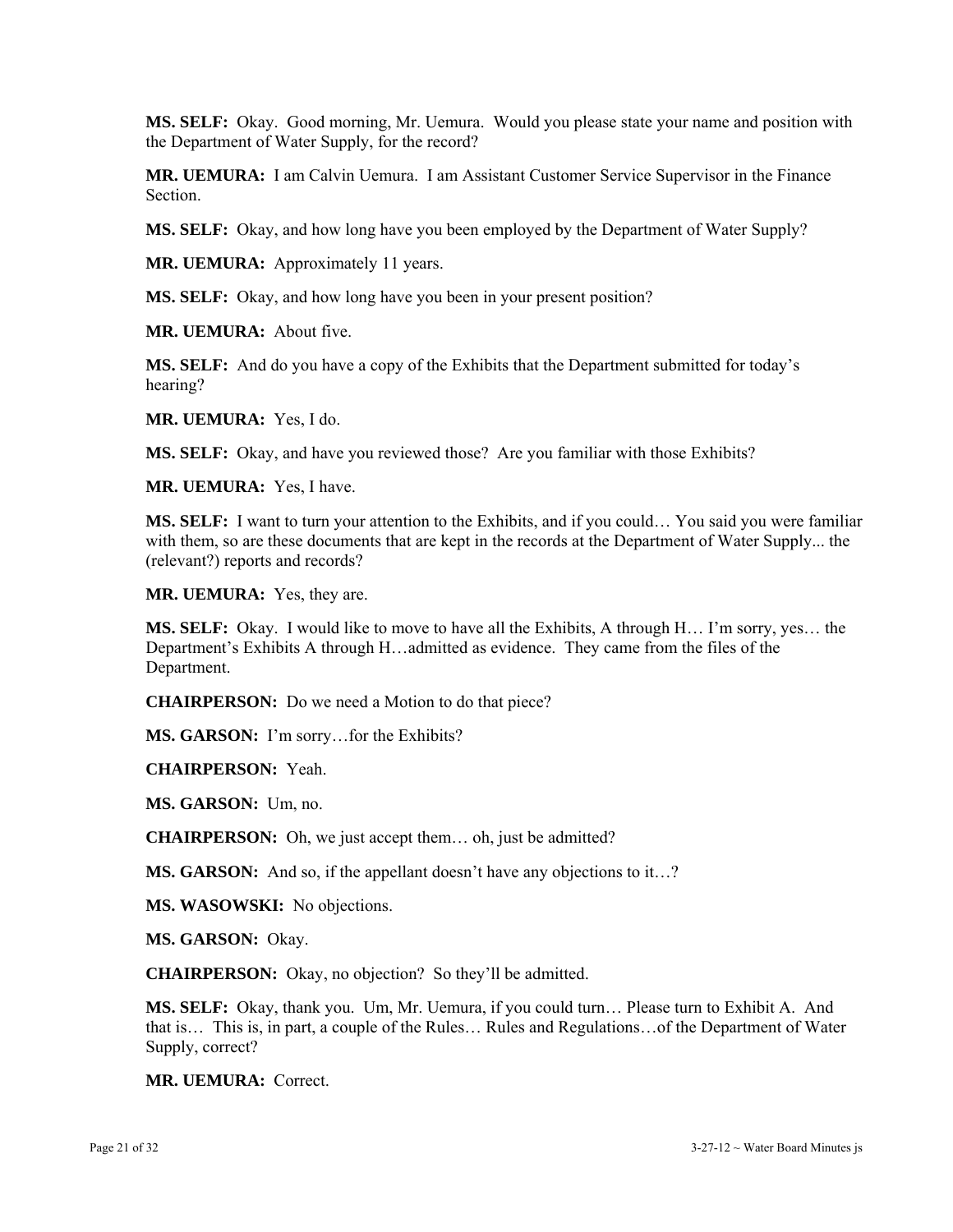**MS. SELF:** Okay, if you could please turn to the second page, which is… to draw your attention to Section 3-10, and then, below that, Paragraph 3… If you could just explain what that Rule says with regards to a leak adjustment?

**MR. UEMURA:** That section pretty much pertains to how and… how much we can…how often and how much we can grant on a leak adjustment.

**MS. SELF:** And what would that be? How much?

**MR. UEMURA:** Basically, leak adjustments are granted once in a three-year period, and the adjustment is for 1/2 of the amount over the customer's average use. And…

**MS. SELF:** And turning to the next page, Section 3-11. Um, what is the reason for discontinuation of water service...? One of the reasons is non-payment of bills, right?

**MR. UEMURA:** Correct.

**MS. SELF:** If I could… maybe turn to Exhibit B. Could you just describe for the Board what this represents?

**MR. UEMURA:** That is a copy of the account's water shutoff notice, dated March 5, 2012.

**MS. SELF:** And this is for the account of Peter Wasowski, right?

**MR. UEMURA:** Correct.

**MS. SELF:** Okay. And that's the appellant's father. Is that correct?

**MR. UEMURA:** Correct.

**MS. SELF:** Okay. And um…if you could please turn to Exhibit C. Now, this is a screen from the computer…from your computer. Is that correct?

**MS. SELF:** Okay, and can you please describe for the Board what this…?

**MR. UEMURA:** This is a reprint of … It comes from our billing system. Basically, this is the water usage history, but it also shows the amount that each usage… billing amount, that each usage generated. One correction to this Exhibit, though, is that…if you look at the bottom, the asterisk "Granted adjustment; posted on" October 27. The periods that were actually granted are not as indicated from November to March, but from January to May. So the 50,000, the 63,000 and the 35,000 were the amounts that were actually part of that leak adjustment. And that was the period of time that was requested by the appellant, but the account… Is that correct…by the appellant? And while we're on that, why don't we go ahead and… if I ask you to turn to Exhibit H. And this describes the period of time you're referring to, correct?

**MR. UEMURA:** Correct.

**MS. SELF:** Okay. And why don't you go ahead and tell the Board what this document describes?

**MR. UEMURA:** This is the Department's application agreement for a leak adjustment, used primarily because the adjustment is limited to once in a three-year period. The customers need to apply for that, because it's not an automatically-granted adjustment.

**MS. SELF:** Okay. And so down below, at the bottom of that Exhibit, the hand-written numbers… That describes the average? Could you explain what's in the box at the bottom?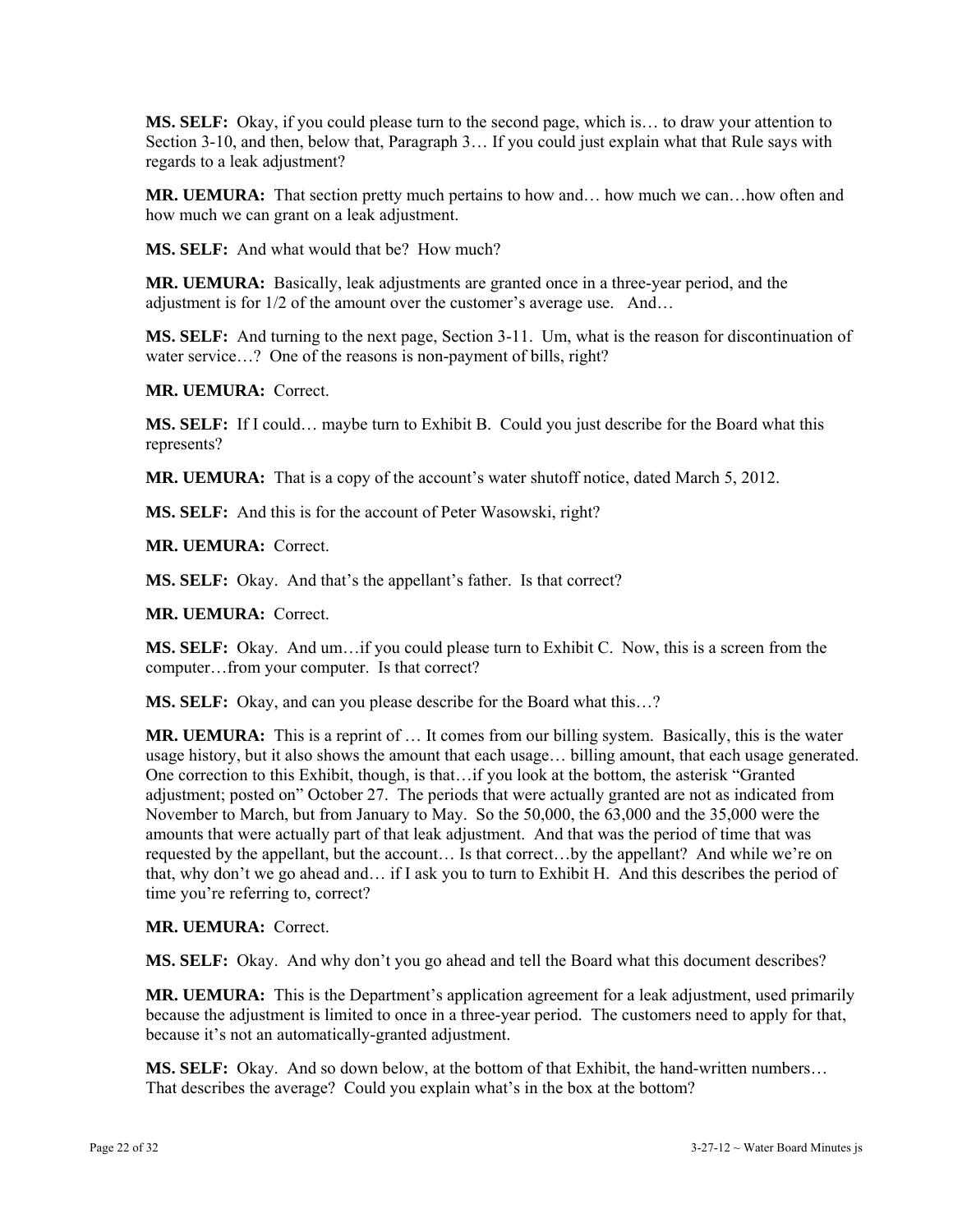**MR. UEMURA:** Okay. On the extreme left, the 1, 2, 3 are the previous consumption from the periods prior to the leak. That's used to develop the customer's average billing use. So if you look at the next column… November 10 through January 13 billing period, the customer used 50,000 gallons. Taking that average from the extreme left column, we take out the 25,000. The amount that is over the customer's average use is 25,000, or \$107.61. Based on the Rules and Regulations, we can adjust half of that, so the adjustment for that billing period amounted to \$53.81, and calculated for the three billing periods in the request.

**MS. SELF:** And that's what you were explaining in Exhibit C, right? Where the numbers that actually were included…?

**MR. UEMURA:** Correct.

**MS. SELF:** Came from this particular document, and were requested by the appellant, correct?

**MR. UEMURA:** Correct.

**MS. SELF:** And on Exhibit H, could you please… There's a section in the middle of that document that is in bold and underlined. Could you please read that for the Board, please?

**MR. UEMURA:** "I understand that the adjustment is based on a fifty (50) percent of the overage (that portion above my normal average) up to a maximum of three (3) consecutive billing periods. I understand that once an adjustment is granted I cannot rescind it. I am only entitled to one (1) leak adjustment per three (3) year period for each service." And a box to initial that, acknowledge that.

**MS. SELF:** Okay, that language is taken directly out of the Department's Rules and Regs?

**MR. UEMURA:** Correct.

**MS. SELF:** Um, and if you can turn, please, to Exhibit D? Now, this describes the leak adjustment that was granted, is that correct?

**MR. UEMURA:** Correct.

**MS. SELF:** Okay. Could you please explain what's represented in this document?

**MR. UEMURA:** This is the payment, or account, balance history for the customer's account. Specifically, October 27, 2010…\$160.02 was credited to the account as a leak adjustment. And if you go back to Exhibit H, that would be the amount on the adjustment calculation on the left, uh, right side of the application, under "Adjustment."

**MS. SELF:** That's the total of \$160.02?

**MR. UEMURA:** Correct.

**MS. SELF:** Okay. And then, also, um, they included the penalty that was involved for the overage is reversed as well. Is that correct?

**MR. UEMURA:** Correct.

**MS. SELF:** Okay. And then… so the year that that was granted was what?

**MR. UEMURA:** 2011.

**MS. SELF:** Okay. And the current leak adjustment is for what…? What was the date that she requested the leak adjustment? The most recent?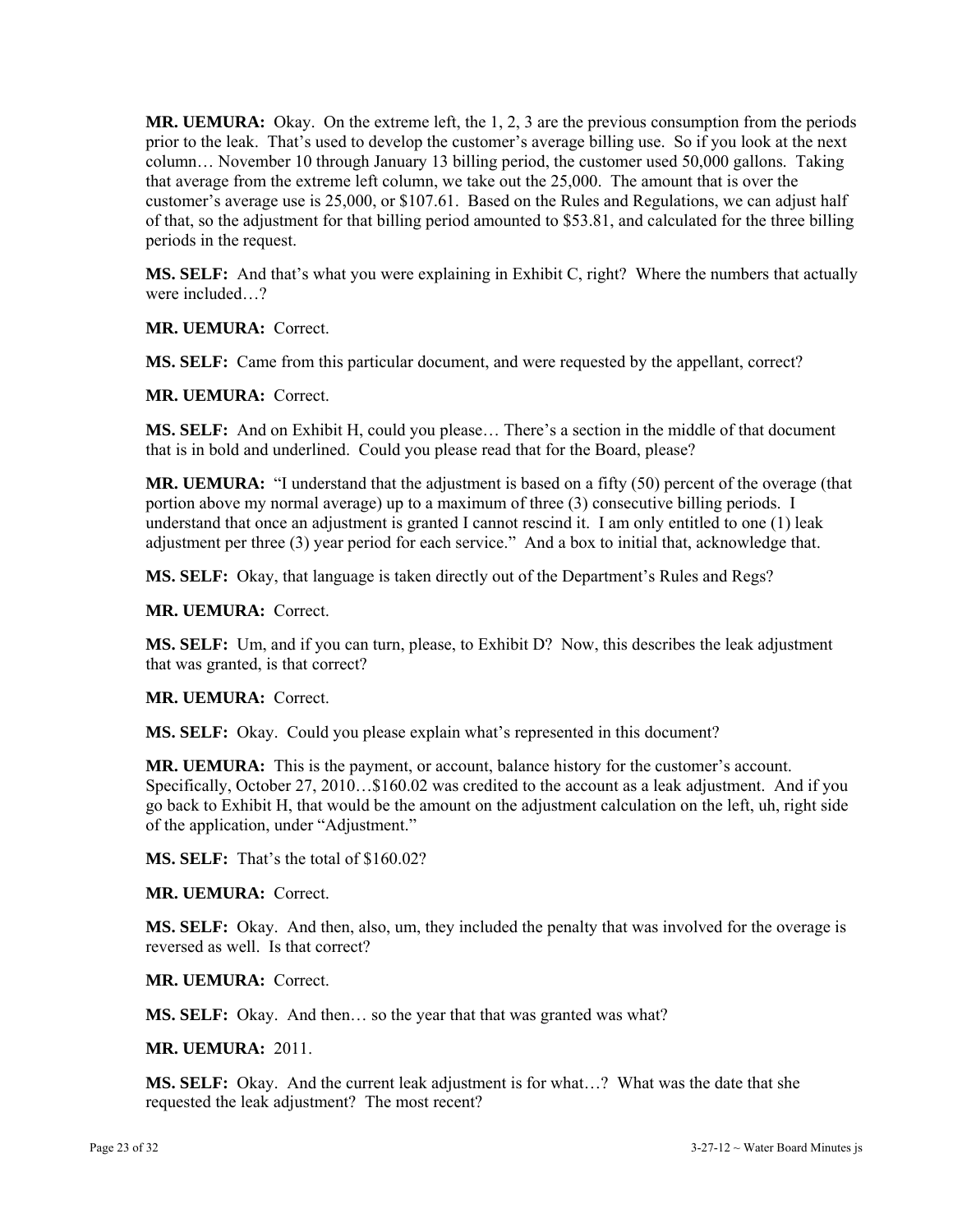**MR. UEMURA:** I believe the customer requested adjustment on… in December of 2011.

**MS. SELF:** Okay, so within the same year, there's been another leak adjustment request?

**MR. UEMURA:** Correct.

**MS. SELF:** And let's go back… Let's continue with Exhibit E. And could you please describe this for the Board?

**MR. UEMURA:** This comes from our Call Section, and again, the customers billing system, and all it does… it recaps the periods that adjustments were granted to this account.

**MS. SELF:** Okay, so here it's showing there've been two leak adjustments thus far for this account, correct?

**MR. UEMURA:** Correct.

**MS. SELF:** And what are the years for those?

**MR. UEMURA:** The first was... the first adjustment granted... the period May 2007 to July 2007. Second adjustment was granted in November of 2010 through May of 2011.

**MS. SELF:** Okay. And if you could turn please to Exhibit F. Exhibit F has several pages. Could you please describe what this document represents?

**MR. UEMURA:** This also comes from the customer's account. This is what we call the "Account Comment Section," and basically, our employees log events that each… that occur on a customer's account. And the main reason for that is because of our district offices… The names that you see there… For example, Traci, Lisa, Kimberley…are our employees at our Waimea branch. Also Tanya. And then, of course, as you go further down, or into the… um, the reading of this, for example, Cris and myself are both in the Hilo office. It helps us to understand what's going on with the customer's account, even if it's not happening at the Hilo office. Just one quick side note – because what you're seeing there is the entire line we're allowed to use, so there will be a lot of abbreviations that may not be standard, but it works for us in the Department.

**MS. SELF:** Okay. And so, you're familiar with this account. Is that correct?

**MR. UEMURA:** Yes, I am.

**MS. SELF:** Okay. And so, um, this actually also shows when I guess there was a telephone conversation between the Waimea office and the appellant, in which the appellant was asking for a leak adjustment?

**MR. UEMURA:** Correct.

**MS. SELF:** And could you please go through this, and what happened after she asked for the leak (adjustment), according to these notes?

**MR. UEMURA:** Basically, December 6, we notified her that she was ineligible for another adjustment, based on the period from the last adjustment.

**MS. SELF:** And that's based on what?

**MR. UEMURA:** Exhibit E. In other words, for our purposes, when we're working with a customer, the original applications are filed, and we use that as our main screen to determine the eligibility period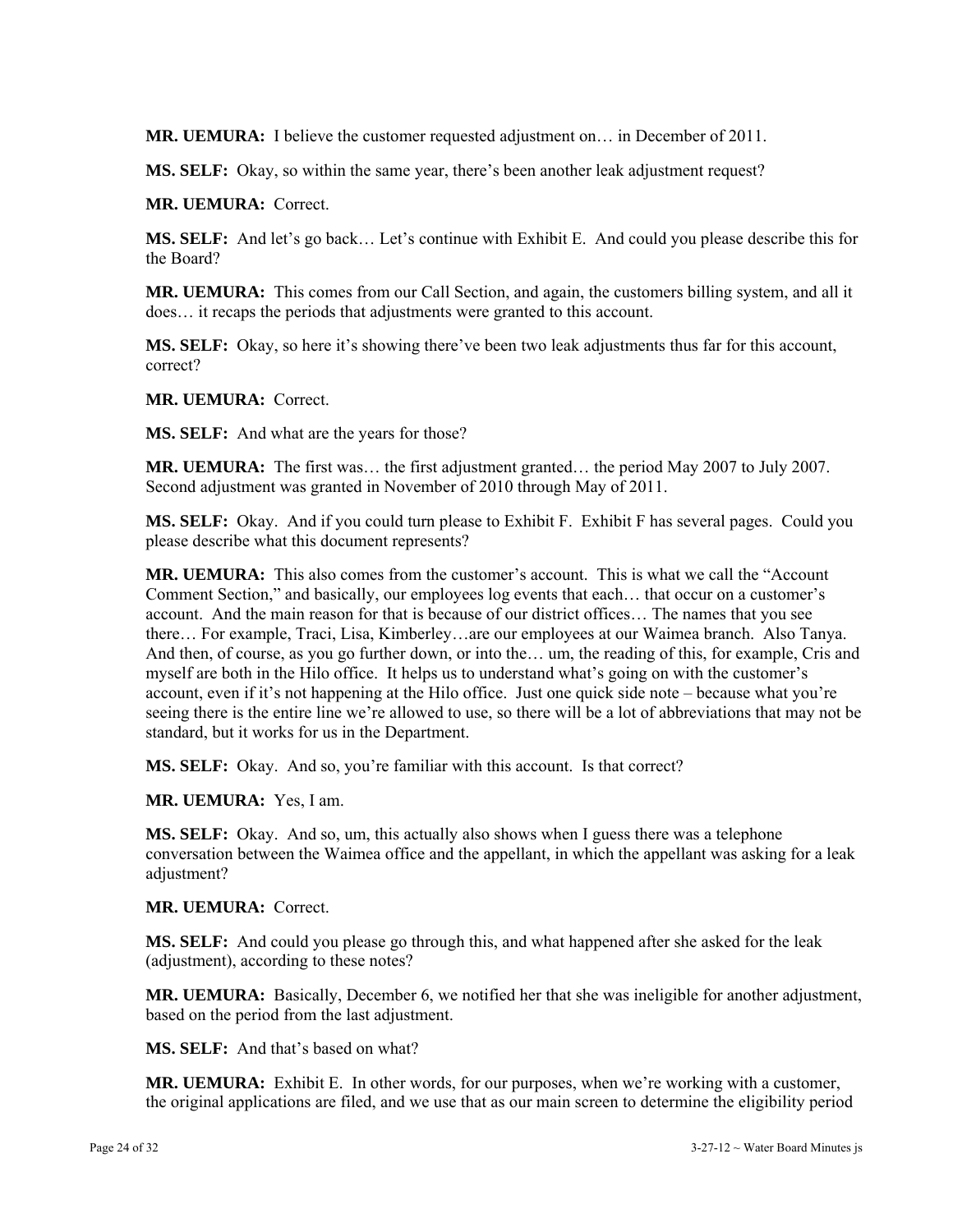for a customer. When further….our Waimea office logged on December 27...and it's quite a long entry, but basically, that…we forwarded the customer's request to rescind the original adjustment to the Hilo office, to my supervisor Cris Hudman. And basically, I guess, on Page 2, in discussions with the Manager that it couldn't be granted.

**MS. SELF:** And that's because of the Department Rules. Is that correct?

**MR. UEMURA:** Correct.

**MS. SELF:** And it's Rule 3-10?

**MR. UEMURA:** Correct. Section 3.

**MS. SELF:** And then, if I could have you go to Exhibit G. And could you please explain what this represents?

**MR. UEMURA:** That just…that is the main customer info screen. That was included in there to show the customer's balance and the due date, and that was as of March 22. The \$6,503.68.

**MS. SELF:** And that amount's higher now because this is back… Um, let's see, what is the date of this one…? This isn't the current amount that's owed. Is that correct?

**MR. UEMURA:** No. The customer received a regular billing very recently.

**MS. SELF:** Okay. So that you say that it would be higher. Um, let me ask you this. This is quite a large balance. But because the Department Rules say that you cannot give a leak adjustment more than once in a three-year period, and they received, actually, one in less than a year… Um, would the Department require the appellant to pay this all at once if she loses this appeal?

**MR. UEMURA:** No, if the customer wants to, the Department can go into a payment arrangement.

**MS. SELF:** Okay, so the Department would be willing to do that, to set up a payment plan?

**MR. UEMURA:** Yes.

**MS. SELF:** Okay. And to your knowledge, has the Department ever given a rate adjustment to any account…that would've been in violation of this Rule 3-10?

**MR. UEMURA:** It was granted previously. More than 3, 4 years, maybe even longer than that, but I do recall those instances that it has been done, due to the approval of the Manager.

**MS. SELF:** And what was that based on?

**MR. UEMURA:** Uh, I don't know. I wasn't privy to that.

**MS. SELF:** Okay, but that was less than 3…more than 3 years…? I mean, it was not less than 3 years?

**MR. UEMURA:** Yes.

**MS. SELF:** Okay.

**CHAIRPERSON:** Do you want to cross-examine the witness?

**MS. WASOWSKI:** Um, I don't have any specific questions for… I just…can I answer to this? We didn't pay bills…'cos that's what we were told…in order to get the water shutoff notice after not paying the bills… In order to see the… appeal in front of the Board, we had to (get?) the water shutoff notice.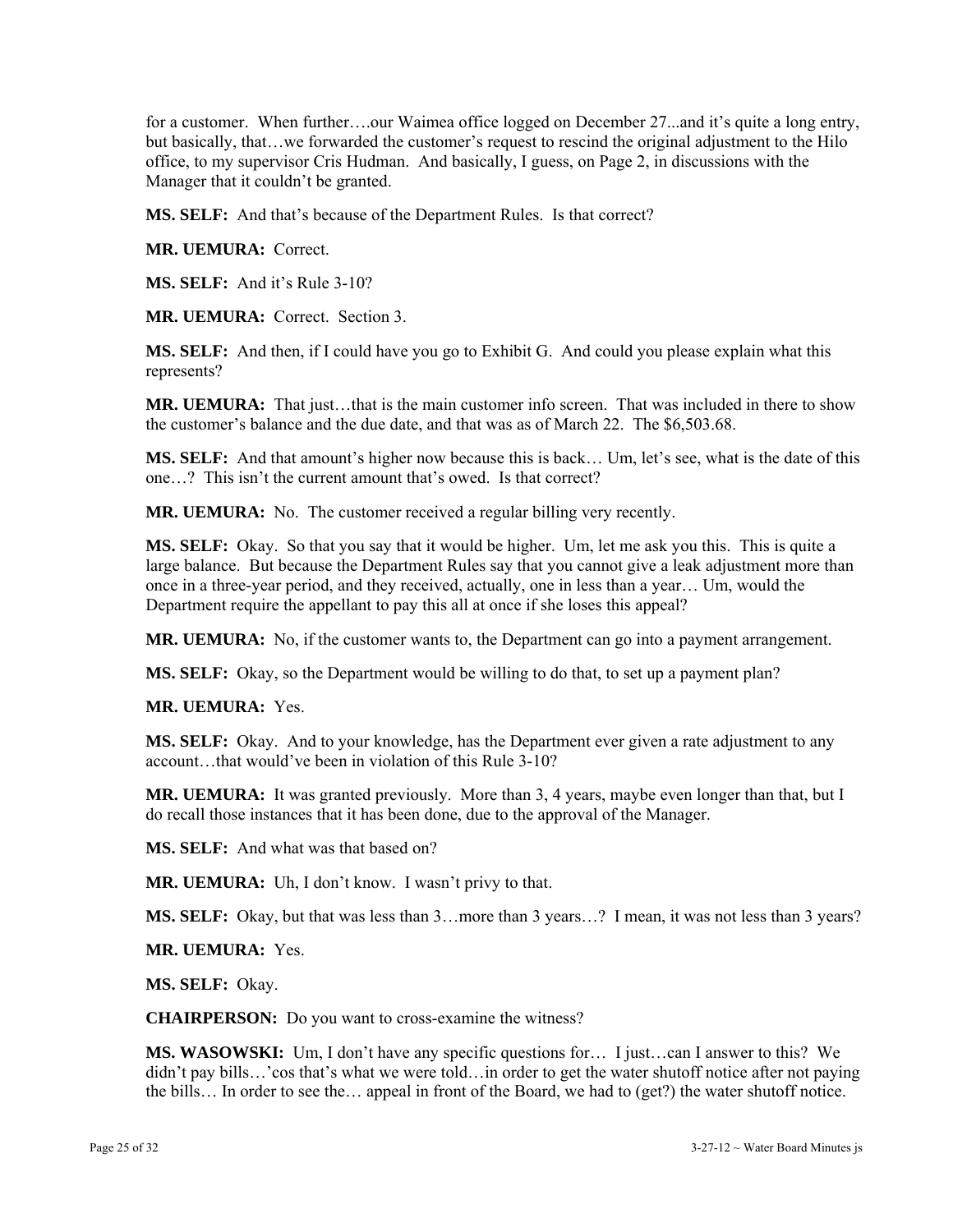So we actually paid our bill in January. We received our bill yesterday. It's \$183.000 now; our water usage is at 33,000 gallons again, which is what the average was prior to all of this. The leak adjustment that went through in October was for \$160.000. Our current bill right now is \$6,686.97; that's including this last payment, which we haven't done, of \$183.00. I can just reiterate that there were no signs of leakage. It was 831,000 gallons over two months, and there was no signs on the ground. We didn't experience any loss of pressure within the 3/4-inch line, the main waterline to our house. It wasn't negligence on our part. We did everything we could, and Alex Woodbury in the report states that all the plumbing is within code.

**MS. GARSON:** Okay, Mr. Chair, what I think just happened is, since she didn't have any crossexamination questions for…

**CHAIRPERSON:** That was kind of a Closing Statement, then, or…?

**MS. GARSON:** Right, and she provided her rebuttal testimony, so...

**CHAIRPERSON:** Amy…would have a Closing…? Are you? *(Ms. Self's response is inaudible.)* 

**MS. GARSON:** Both of you, then, presenting evidence… Are you done presenting your case? Okay. Are you done presenting your case?

**MS. WASOWSKI:** Yes.

**MS. GARSON:** Mr. Chair, if you want, you can ask if the Board has any questions...

**CHAIRPERSON:** Questions for either party?

**MS. GARSON:** Yes.

**CHAIRPERSON:** Ken?

**MR. KANESHIRO:** Yes. I have a question. When you changed the pipe, you used the Drisco pipe?

**MS. WASOWSKI:** Yes.

**MR. KANESHIRO:** Was there any change in the meter reading, meaning that… Did it go up and down like you mentioned?

**MS. WASOWSKI:** Well, we shut off the 3/4-inch line.

**MR. KANESHIRO:** No, when you changed the pipe. You mentioned that you changed the Drisco; you bypassed the 3/4-inch pipe.

**MS. WASOWSKI:** Uh huh.

**MR. KANESHIRO:** And so you put in the Drisco. After you put in the Drisco, and according to the report, it mentions that they believe the meter was faulty.

**MS. WASOWSKI:** Mmm hmm.

**MR. KANESHIRO:** With that in mind, when you changed it, was there a change in the meter reading, meaning, did it go up and down like…how this percent…?

**MS. WASOWSKI:** No, it was reading zero. It was reading zero. I just... I also applied for ag water, and they replaced the meter, and so it's a brand new meter right now.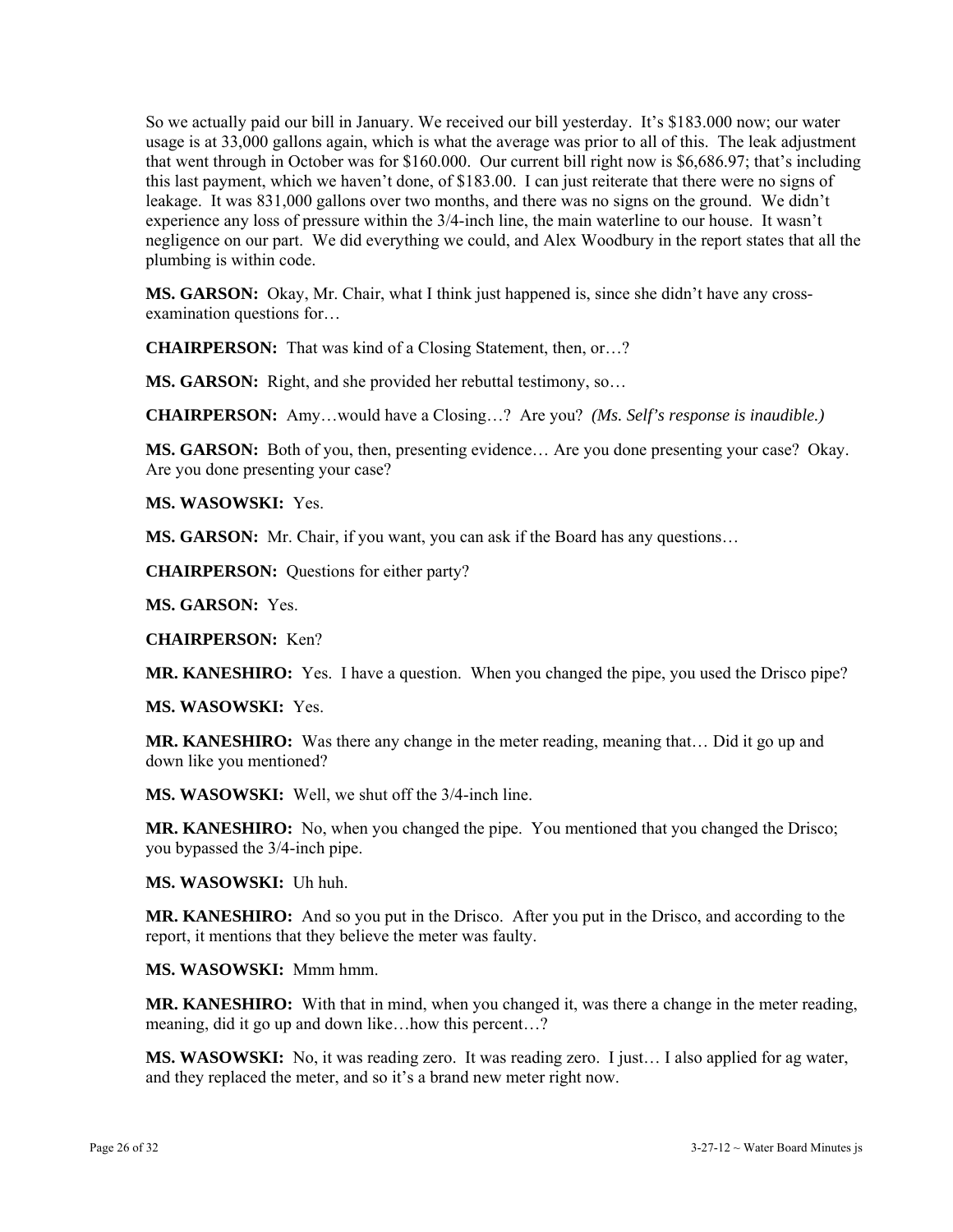**MR. KANESHIRO:** Okay, so it was… when you changed it to Drisco, the meter was reading okay?

**MS. WASOWSKI:** Yes.

**MR. KANESHIRO:** Supposedly.

**MS. WASOWSKI:** Yes.

**MR. KANESHIRO:** Okay, and so if it weren't reading okay, there must have been something within the 3/4-inch pipe?

**MS. WASOWSKI:** Right.

**MR. KANESHIRO:** Whatever it was.

**MS. WASOWSKI:** Right.

**MR. KANESHIRO:** Okay, that's all I got.

**CHAIRPERSON:** Anyone else? Any Board questions? Comments? Bryan?

**MR. LINDSEY:** Um, this one we went back and adjusted credit for in 2007. Then there was a period between 2010 and 2011. Um, that was gonna be part of my question. I was just wondering if the meter was changed during that time. Do we know when that new meter went in?

**MR. UEMURA:** No, I don't have the specific date. However, if you look at Exhibit F, Page 5… the entry of February 7 shows the "BT results 1/25/12"… Those numbers represent that original meter coming back to the Hilo Baseyard, specifically, the meter room, to have it tested for accuracy. So that change-out occurred probably very shortly before the January 25 bench test.

**MR. LINDSEY:** So… I apologize for going back to this; I just wanna make sure I'm clear on this. So, between 2007 and the 2010/11 bill, there was no change in the meter?

**MR. UEMURA:** Uh, you mean… Yeah, the same meter was in the ground until that bench test.

**MR. LINDSEY:** Until the bench test. Okay. Thank you.

**CHAIRPERSON:** Okay?

**MR. KANESHIRO:** Clarification. Was the meter ever changed?

**MR. UEMURA:** Yes. Um…

**MR. KANESHIRO:** Was it changed before the Drisco was put in?

**MR. UEMURA:** I don't know.

**MS. WASOWSKI:** It was not.

**MR. UEMURA:** It was not.

**MS. WASOWSKI:** No. No, it was not. No.

**MR. KANESHIRO:** After the meter was changed… after the meter was changed, then the Drisco went in, right? The Drisco pipe?

**MS. WASOWSKI:** The Drisco went in before the meter was changed.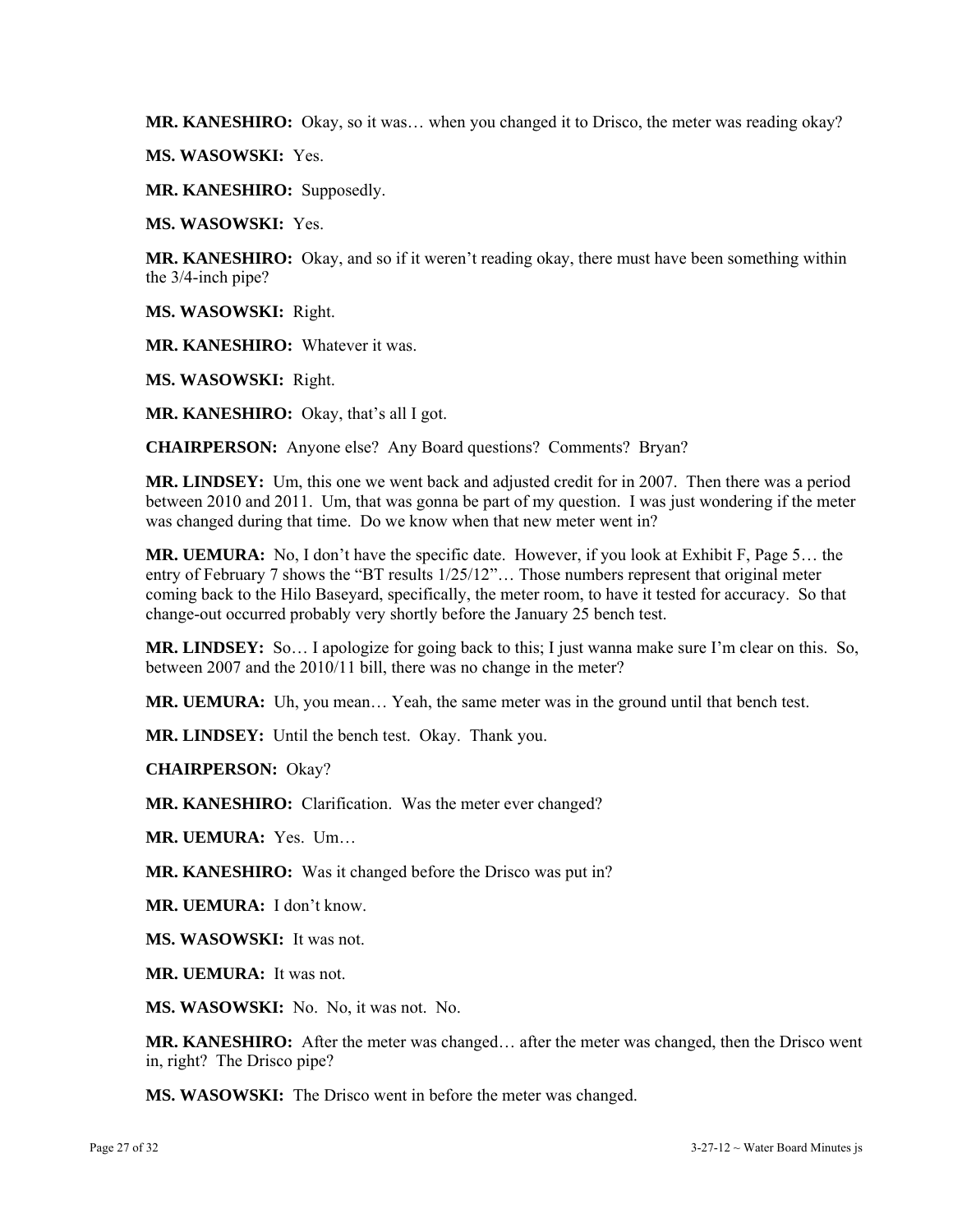**MR. KANESHIRO:** Before the meter was changed. Okay.

#### **CHAIRPERSON:** Jay?

**MR. UYEDA:** So the meter that was removed was that bench test...and it tested okay, or...?

**MR. UYEMURA:** So basically, those percentages you see there…? The 1/4-gallon equals 95 percent… The bench test entails three fixed amounts of water going through the meter, and what reads on the register shows the amount… so if they put in, for example, the 1/4 gallon, it recorded with 95 percent accuracy. So in other words, the meter is running a little slow. On the other two flow rates, 2 gallon and 15 gallon, 2 gallon was 100 percent, and 15 was 99.6 (percent). And I believe 99.6 is within AWWA standards.

### **CHAIRPERSON:** Art?

**MR. TANIGUCHI:** Yeah, my question is for Daryl, I guess, but is there…there's this statement that the report mentions about our Department people mentioning that there are problems with this type of meter. Specifically, it says here: "Department of Water Supply has indicated to myself and to the Wasowskis that meters are complicated at best, and being digital in nature, provide no verifiable mechanical record of accuracy."

**MS. GARSON:** I'm sorry, Mr. Taniguchi, you can't ask a non-witness a question.

**MR. TANIGUCHI:** Who can I ask about this? Is this true?

**MS. GARSON:** You can take the Exhibit for what it's worth.

**MR. TANIGUCHI:** So nobody from our Department can verify or rebut this?

**MS. GARSON:** Unless the Department's witness (inaudible)…unless one of the witnesses can answer the question.

**MS. WASOWSKI:** I had a discussion with the plumber, and he was saying that with digital meters, it's hard to tell… It's basically impossible to tell… without taking it in, for mechanical testing… if it's accurately reading. And how do we know that it's not doubling what's actually going through? Whereas, if it was a mechanical meter, where you can actually watch the hand go around, then you could see that one gallon just went through, another gallon went through. And so, we… all of us, between Alex, and the plumber and myself, we were all confused at the discrepancies with the meter, as to why sometimes it was showing less than 11 gallons a minute, and other time, it was showing 11. But when we had the woman from the Water Department come, and she said that there was a 2.4 gallon leak from the main house – which isn't even where the leak was… And then it showed zero, meaning there was no leak in the main house, it just… The numbers didn't seem to add up, with 11 gallons a minute of consistent leakage through a 3/4-inch line. And on the meter, it didn't…it was consistent on the meter, and also there was no evidence of it on the ground. We didn't experience any loss of pressure, which at 11 gallons a minute is more than 1/2 of the flow rate through a 3/4-inch line, so…

**CHAIRPERSON:** Any further questions?

**MR. TANIGUCHI:** No more questions. I guess nobody can answer this question. But you know, I just wanted to know our side of the story, if anything.

**CHAIRPERSON:** Any further testimony?

**MR. UEMURA:** Can I just say something in regards…just a brief history? That area, Kawaihae Road, has the latest meter that the Department has put in. They are 900-I's; they are digital. All the meters –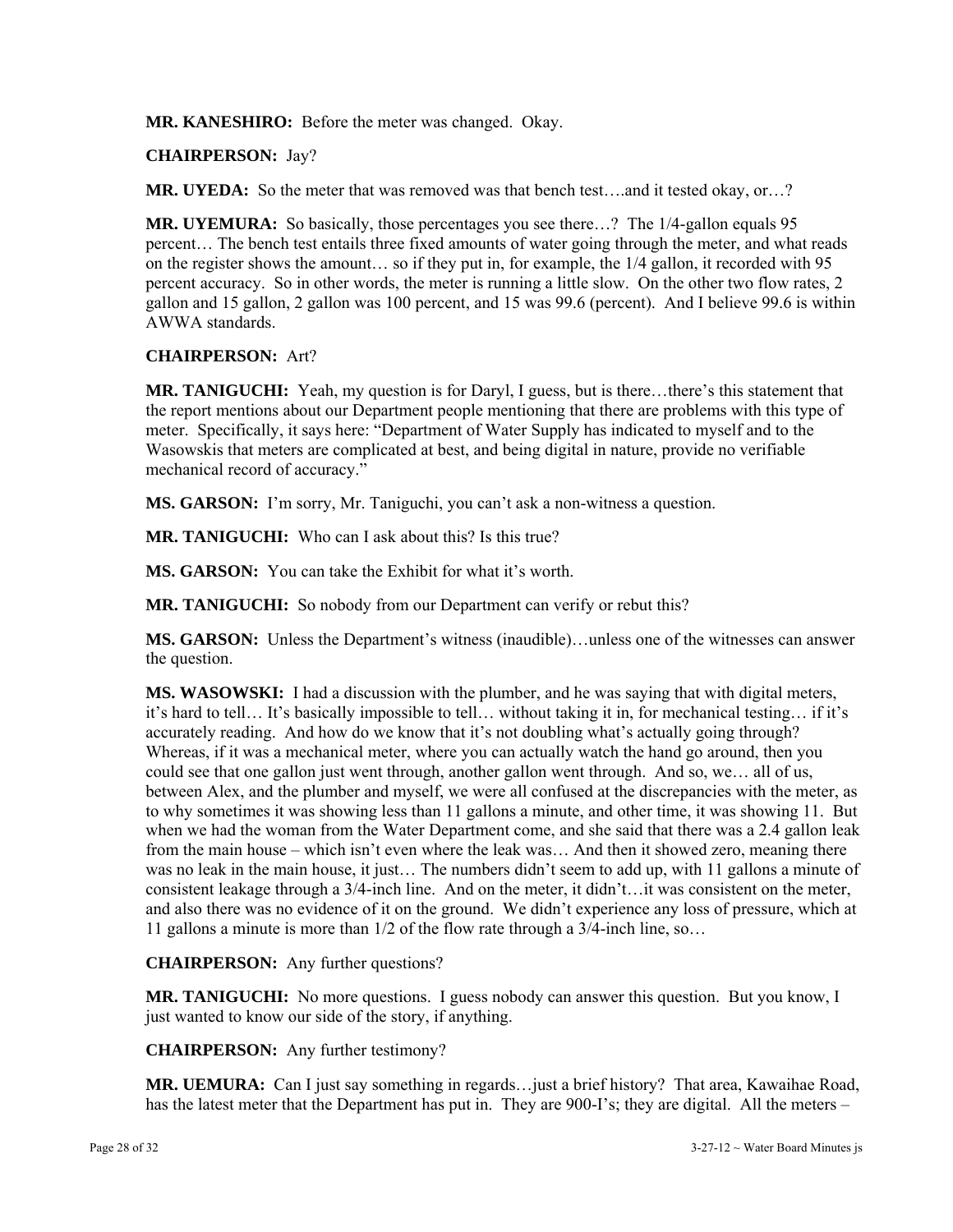this may be going without saying – is AWWA-approved for accuracy. And this bench test result that you're looking at on the *old* meter, that original meter, is a digital meter. And it's pretty much read the same way. Um, the manufacturer, of course the manufacturer will… but the manufacturer says it's accurate, up to AWWA standards. So what we're looking at is a standard meter on the bottom, on how it displaces water…and the method of reading is still pretty much the same, except like she said, it doesn't have those mechanical wheels that now log in (inaudible).

**CHAIRPERSON:** Close the Hearing? Or if there's any…?

**MS. GARSON:** No, well, unless you wanna ask them to provide any Closing Statements...?

**CHAIRPERSON:** Any Closing Statements?

**MS. WASOWSKI:** No…I….

### **CHAIRPERSON:** Amy?

**MS. SELF:** I'll do a Closing Statement. Okay, as you've heard from the testimony, and the Exhibits that have been provided to the Board, there have been two leak adjustments already permitted to this property. One was in 2007; the other was in 2011. There is now another leakage adjustment that's been requested, which has been less than a year from the previous leak adjustment that the appellant has been provided, or been granted by the Department. And based on Department Rules, Section 3-11, I'm sorry, 3-10(3), the Rule says that "consumers shall also be limited to one adjustment per three-year period for each service." So this particular account has already been provided a leak adjustment within a one-year period. So this is why this particular…the current request for leak adjustment has been denied by the Department, because it's been less than a year from the previous one that was granted, and the Department can't violate its own Rules. So that's my Closing. Thank you.

**CHAIRPERSON:** Okay. Any last questions from the Board?

**MS. GARSON:** So now the Board needs to deliberate on what they've heard concerning all of the evidence, and if one of the Board members would like to make a Motion to start off the deliberations, then that would be helpful.

**CHAIRPERSON:** Yeah, we have to have a Motion before we can deliberate. So we need a Motion, and some effect to this Contested Case Hearing. A Motion…

**MR. TANIGUCHI:** On this.

**CHAIRPERSON:** To…

**MR. PERRY:** What's the Motion gonna be on?

**MS. GARSON:** You're either going to deny or grant the petitioner's appeal.

**CHAIRPERSON:** Yeah, either grant or deny the appeal. I need a Motion in one effect or the other. Well, we need a Motion in one way before we can even discuss it. So I need a Motion to either...

**MR. TANIGUCHI:** Let's see here. It doesn't have to be worded like you said? Okay, so I move that the appellant's motion be denied.

**CHAIRPERSON:** Okay, there's a Motion on the floor. Is there a second? Second by Ken. Okay, now we can discuss it. Board? Anybody want to start off, or just go around in order? Go ahead, Ken.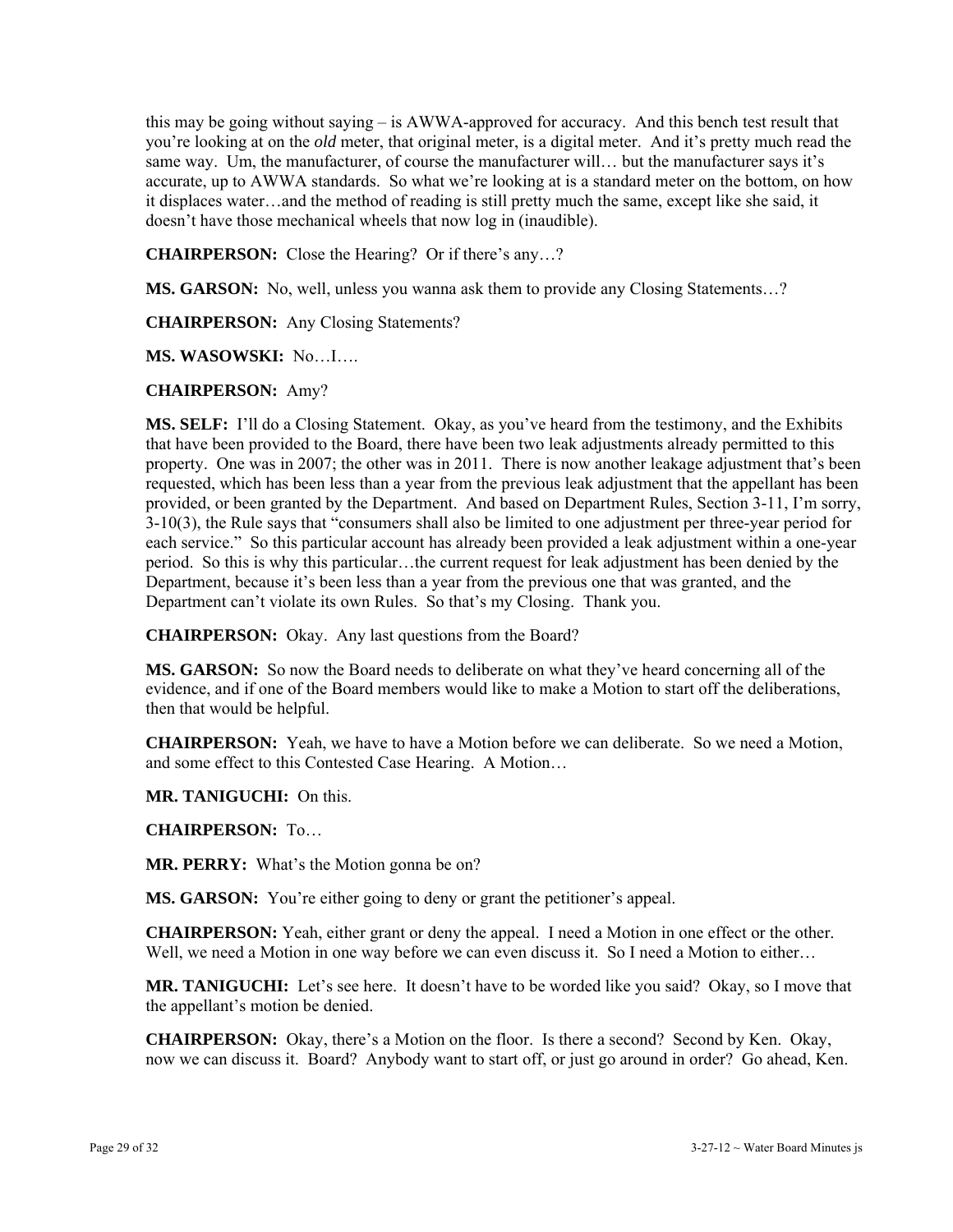**MR. KANESHIRO:** My point is that, um, I was really interested in what happened after the Drisco was put in, and it seems that the Drisco pipe was put in before the meter was changed. And according to the appellant, the meter was reading correctly. So with that in mind, it seems that the 3/4-inch section... There was some leak there, wherever the leak was... I don't really know, but there was some leak there. If you can put in Drisco, and the meter reads supposedly correctly, you can surmise that the 3/4-inch section was… Something was not correct there.

### **CHAIRPERSON:** Okay. Delan?

**MR. PERRY:** Uh, give me a minute.

**CHAIRPERSON:** Okay, we'll move over. Art?

**MR. TANIGUCHI:** Yeah, I think there are two other leak adjustments on that property, so apparently there is a history of leaks on that property. To set (inaudible) how much they were, obviously, even in this report, it says there was a leak. So there was a leak; it's just a matter of how much. And, uh, you know, once you made the bypass, and it appears to be working fine, our Department has the equipment, and it registered within standards. So you know, I feel that there was some kinda leak there, exactly how much, maybe, that's to be determined. But um, our Rules indicate that we can give one per three years, and I think we have done that already…actually, two times. So that was my basis for making the Motion.

### **CHAIRPERSON:** Okay. Bryan?

**MR. LINDSEY:** Um, you know, it's always difficult in these cases because you never wanna think that… You know, I always feel that people are coming here with their good faith attempt to try to rectify, you know, whatever took place. However, the Rules and Regs, as mentioned, are in place. And if we go by the letter of those Regulations, there really is no latitude for us to take at this time, other than to rule in favor of the Department.

#### **CHAIRPERSON:** Jay?

**MR. UYEDA:** Yeah, I go, Mr. Chairman, with what Mr. Lindsey has mentioned. Based on the evidence provided, um, there was a repair to the proposed segment that was leaking. That segment was repaired, and at this time, it appeared there's no leak so… If there was a leak on that segment, um, there was also, you know, the credit given in 2011, and now it's come up again, less than a year or a year's time…within the three years. So basically, like Chairman…like Mr. Lindsey said, the Rules are that, you know, we can't grant another credit, so anyway, that's based on the evidence.

#### **CHAIRPERSON:** Susan?

**MS. LEE LOY:** Yeah, Mr. Taniguchi and Mr. Lindsey brought up really good points. We have Rules in front of us. They're very clear. Um, I did also hear Ms. Self describe a process for the petitioner in this case to work out a payment process after this. So there are more remedies for this applicant. Based on these things, and some of the good work that the Department has done by pulling the meter, testing it in the shop, I'm guessing it's within a very small time frame, where's it's not sitting around for it to get more damaged, or… They're testing it immediately, and the call records are clear indication of that. Um, yeah, I'm in favor of denying the applicant the appeal.

**CHAIRPERSON:** Delan, have you had time to…?

**MR. PERRY:** Hmmm, well, I guess there's… to me, there's a couple issues. One of them is: something happened, a leak happened within…twice in less than the three years. And so I'm not sure if we actually have any flexibility to say, well, it's still a leak; maybe we should do something about that.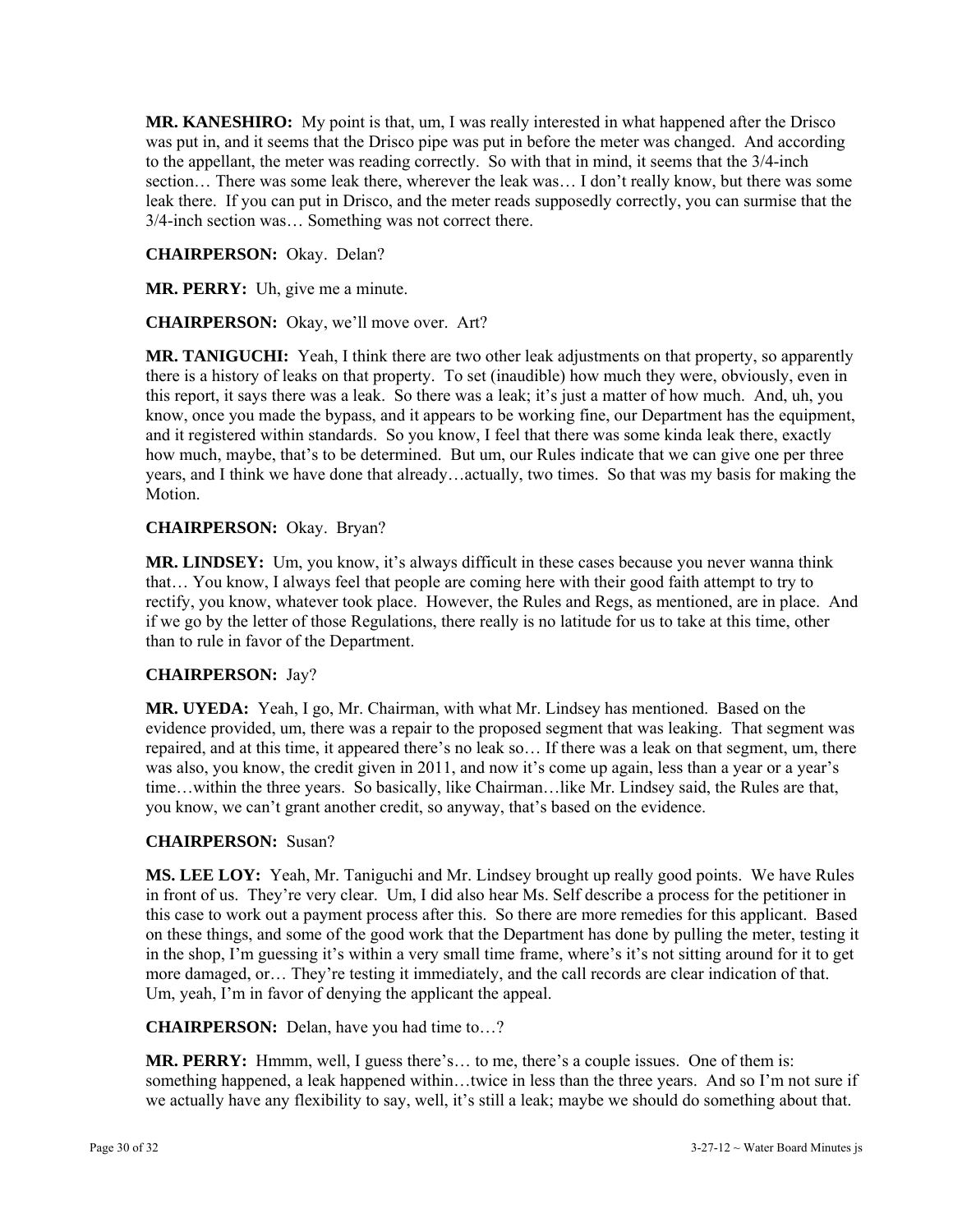I think that's… that's the question. The question in my mind…I know there's other remedies, but it seems like, you know, if there was two leaks within the three years, and even though it's against…it's in our Rules that that's not…you can't do that, it seems like they went to a lot of effort to repair that. So…that's the question in my mind. So if somebody has an answer…

**CHAIRPERSON:** I think we're put in a difficult situation, if we feel for the applicant… I personally have had a number of leaks that have been adjusted on occasion, and had to eat it on occasion. Um, and I understand the situation 'cos I always have worry. Okay, where's my next leak gonna come from, or how am I gonna deal with it? We have the Rules set forth that we have to abide by. We have to make a decision on the Exhibits and everything that was presented for us today, here at this Hearing…nothing from outside. So when we take a vote on this, we have to consider what we were presented with today, only, and make a decision from that point. Okay? Does anybody else have anything? Board? Ready for the question? Okay, the Motion was to deny the appeal. Call for the question? Do we need a Roll Call vote, or…?

**SECRETARY:** Okay, starting from here. Mr. Kaneshiro (Aye); Mr. Perry (Nay); Mr. Taniguchi (Aye); Mr. Chair (Aye); Mr. Lindsey (Aye), Mr. Uyeda (Aye); Ms. Lee Loy (Aye). Motion is carried with seven Ayes and one Nay.

**CHAIRPERSON:** Okay, so what will happen is…

**MS. GARSON:** Six.

**MR. TANIGUCHI:** Oh no, no, six.

**CHAIRPERSON:** Six Ayes and one Nay.

**SECRETARY:** I'm sorry; six Ayes and one Nay. I'm sorry – that's right.

**CHAIRPERSON:** Mr. Greenwell recused himself. So, what will happen is that a letter will be generated and be sent to…

**MS. GARSON:** The Board (will) direct the Department's attorney to present a Findings of Fact, Conclusions of Law for circulation.

**CHAIRPERSON:** Right. Okay. Ken?

**MR. KANESHIRO:** In the letter, can we reiterate guidance that there is an opportunity to pay incrementally so they're not stuck with this huge bill…with this letter that's sent? I know it was sent once.

**MS. SELF:** (inaudible)

**MR. KANESHIRO:** I know we denied it, yet…but it can be maybe a little softer.

**MS. GARSON:** Probably in the Findings of Fact, maybe the attorney will put it in there, that...

**MS. SELF:** The attorney for the Water Board?

**MS. GARSON:** Yeah… that it's an option.

**MS. SELF:** Okay.

**CHAIRPERSON:** Okay?